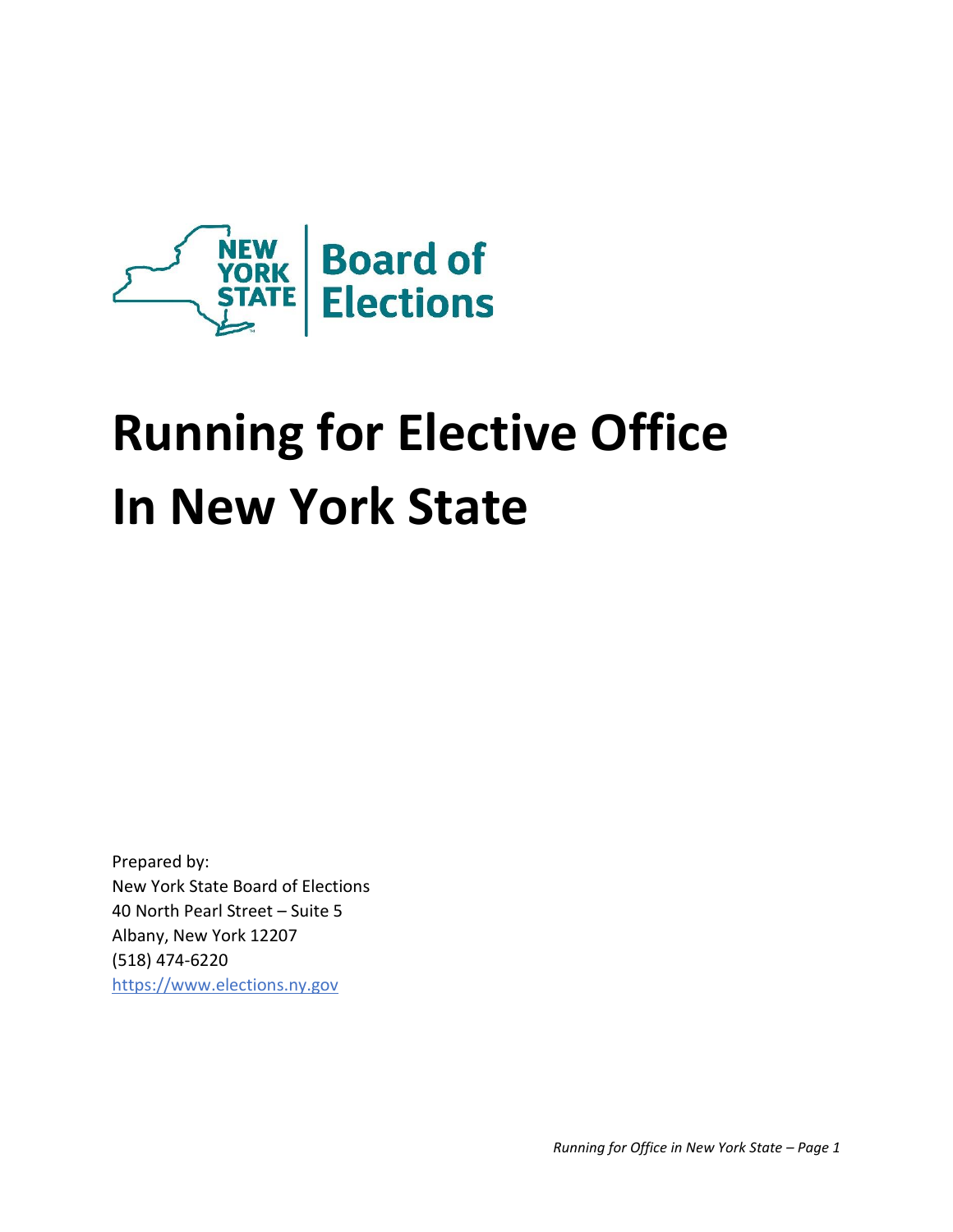## **Version History**

December 30, 2019 – Original Version

January 6, 2020 – Added reference to online forms. Corrected signature number in 6215.2(d). Some formatting corrections.

March 2, 2021 – Updated information on recognized parties, signature numbers and web links under "Further Provisions" section.

March 31, 2022 – Updated where to file chart based on new district lines.

May 4, 2022 – Updated language on Witnesses to a Petition for Independent Nominating Petitions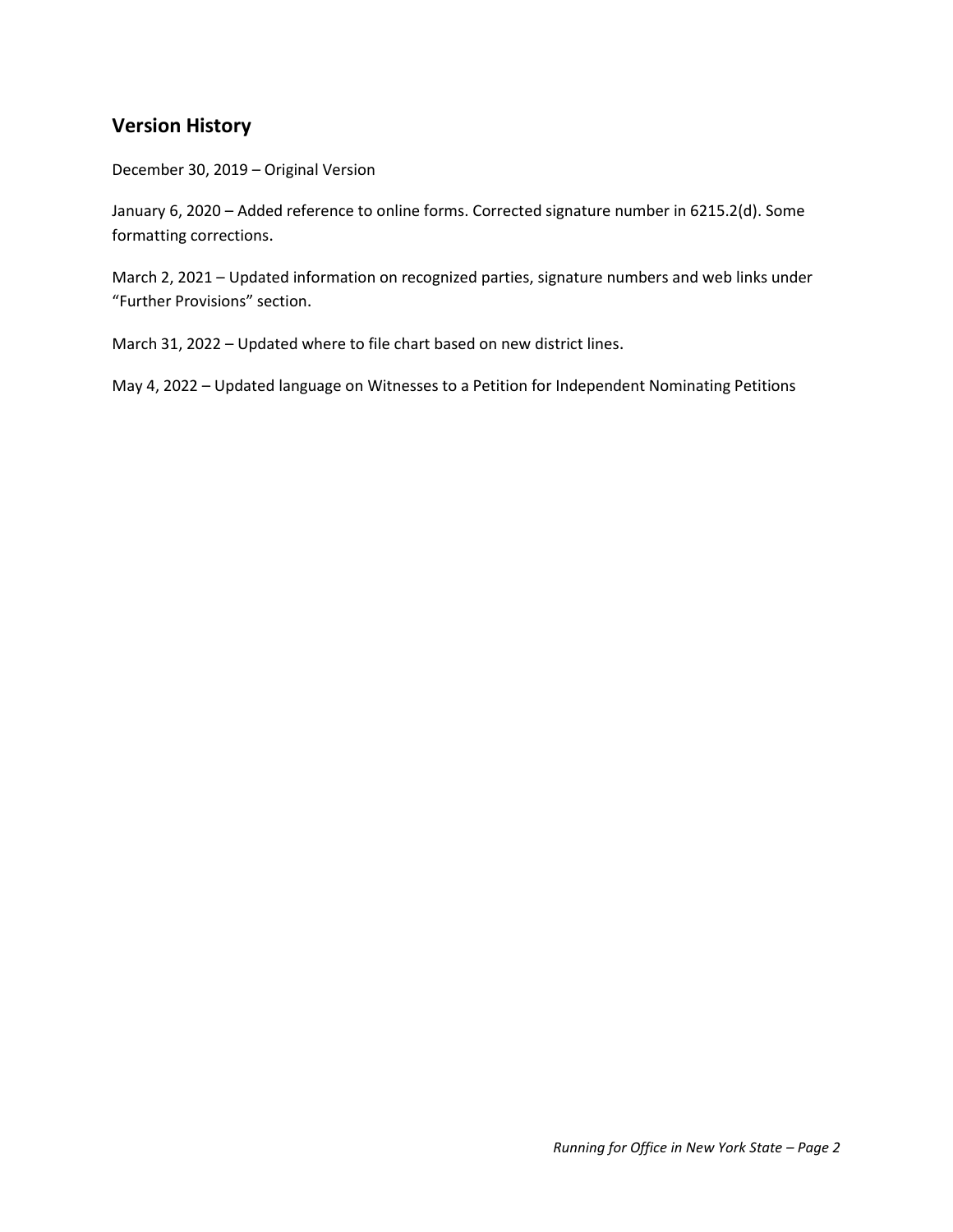NOTE: The information contained here is intended to provide guidance for those who are preparing to circulate petitions and is not to be used as a substitute for consulting the Election Law for specific petition requirements.

Electronic versions of forms described in this document can be found on the "Running for Office" page of New York State Board of Elections' website, located at https://www.elections.ny.gov/RunningOffice.html.

Please refer to the official Political Calendar as published on the New York State Board of Elections' website, located at https://www.elections.ny.gov, for all filing dates and current signature requirements.

Additional information may be obtained by calling the New York State Board of Elections at (518) 474-6220 or your county board of elections.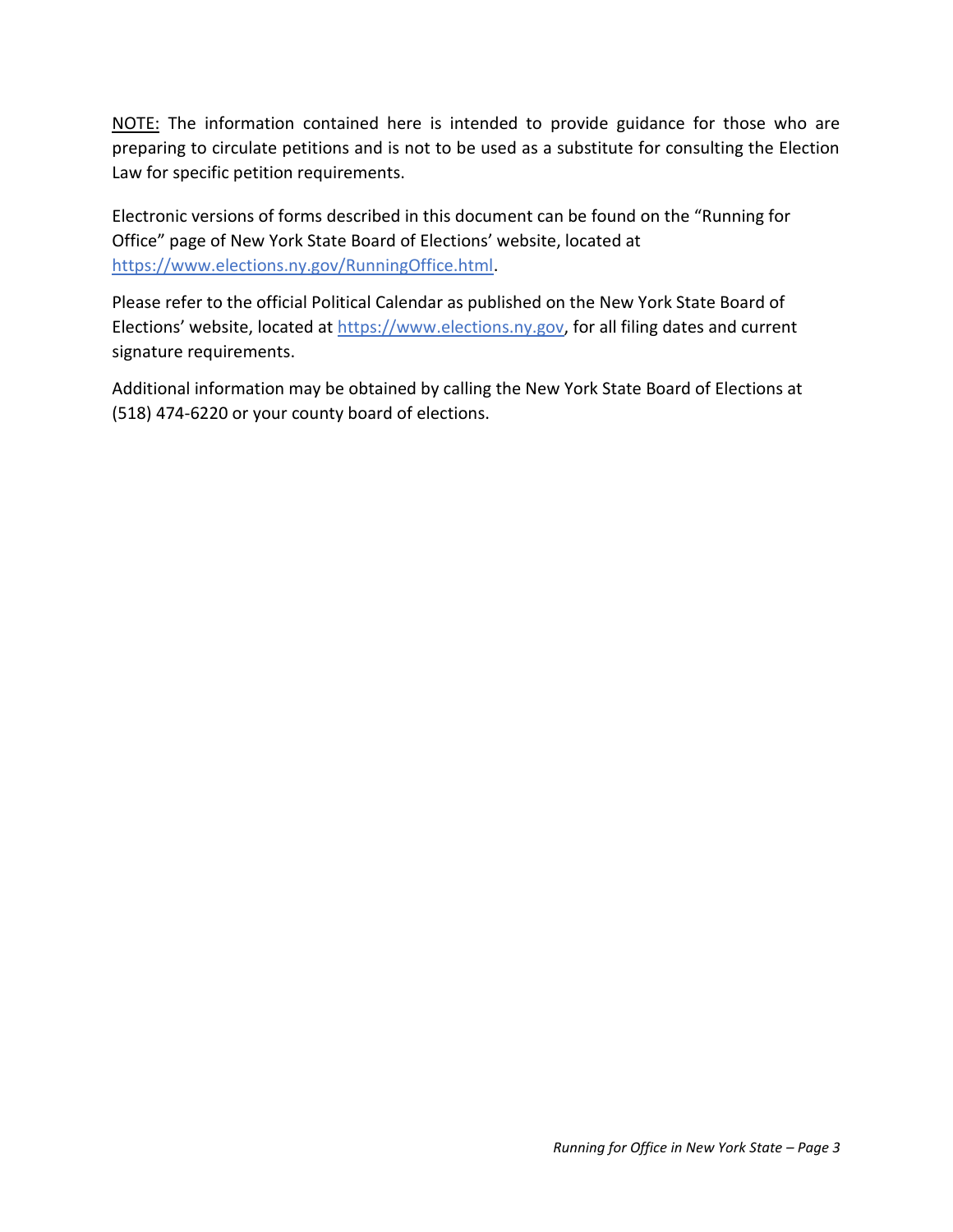# **Table of Contents**

| § 6204.1 Specification of objections to designating and independent nominating petitions 21 |  |
|---------------------------------------------------------------------------------------------|--|
|                                                                                             |  |
|                                                                                             |  |
|                                                                                             |  |
|                                                                                             |  |

Running for Office in New York State - Page 4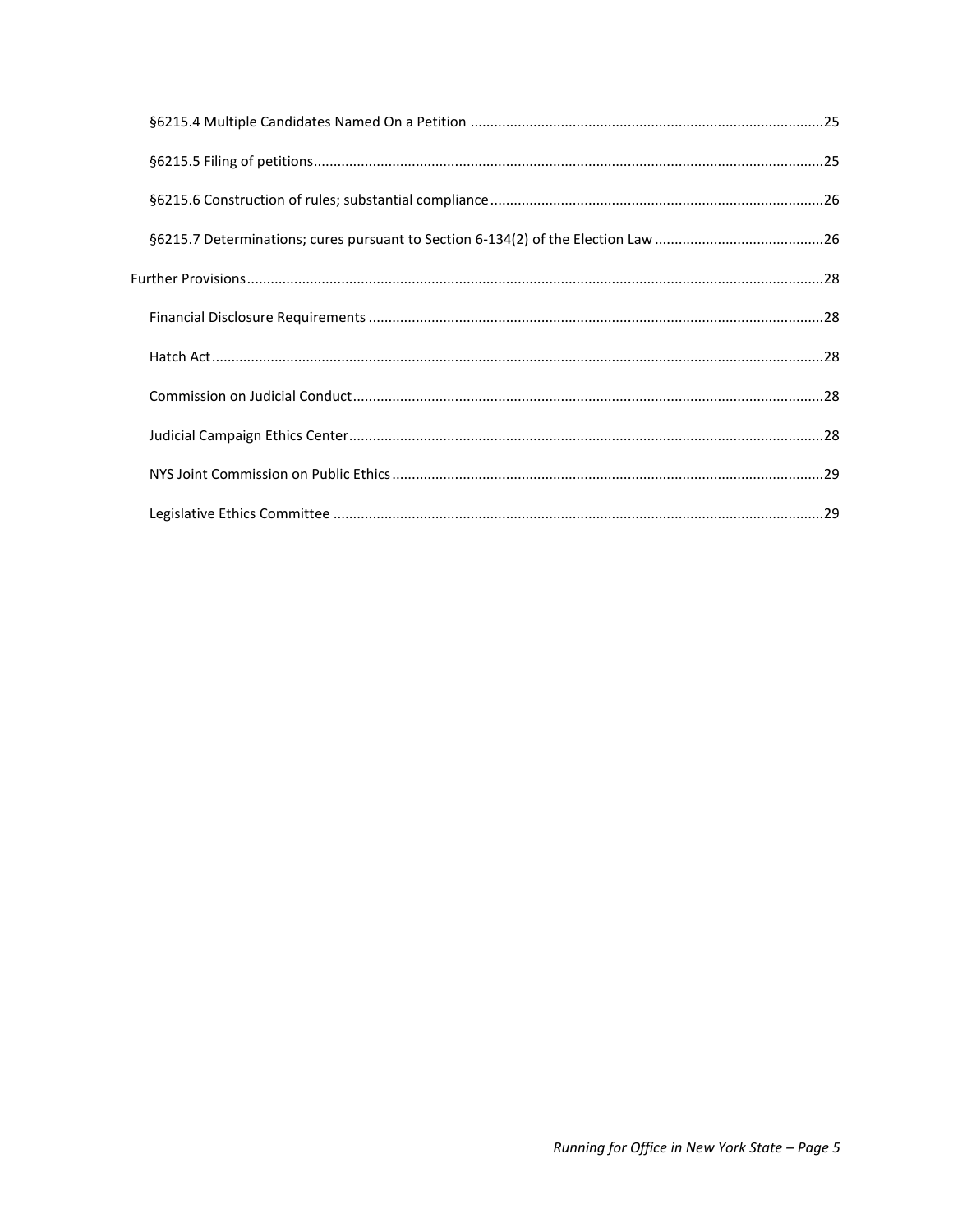<span id="page-5-0"></span>

| <b>Requirements to Hold Federal and State Offices</b> |  |  |
|-------------------------------------------------------|--|--|
|-------------------------------------------------------|--|--|

| <b>Office</b>                                                                                             | <b>U.S. Citizenship</b> | Age      | <b>Residency</b>                                                                                                                                                                                                         | <b>Statute</b>                                                                    |
|-----------------------------------------------------------------------------------------------------------|-------------------------|----------|--------------------------------------------------------------------------------------------------------------------------------------------------------------------------------------------------------------------------|-----------------------------------------------------------------------------------|
| President of the<br><b>United States</b>                                                                  | Born a Citizen          | 35 years | 14 years in country                                                                                                                                                                                                      | U.S. Constitution<br>Art. II § 1                                                  |
| U.S. Senator                                                                                              | Citizen 9 years         | 30 years | Resident of State when elected                                                                                                                                                                                           | U.S. Constitution<br>Art. $1\,$ § 2                                               |
| <b>NYS Governor</b><br>NYS Lt.<br>Governor<br><b>NYS Attorney</b><br>General<br><b>NYS</b><br>Comptroller | Citizen                 | 30 years | Resident of State 5 years immediately<br>preceding election                                                                                                                                                              | <b>NYS Constitution</b><br>Art. IV $\S$ 2 and<br>Art. $V$ § 1                     |
| Representative<br>in Congress                                                                             | Citizen 7 years         | 25 years | Resident of State when elected                                                                                                                                                                                           | U.S. Constitution<br>Art. $1\overline{5}3$                                        |
| <b>NYS Senator</b><br><b>NYS Assembly</b>                                                                 | Citizen                 | 18 years | Resident of state for 5 years and resident<br>of district for 12 months immediately<br>preceding election. (In a redistricting year,<br>may be a resident of county for 12 months<br>immediately preceding the election) | <b>NYS Constitution</b><br>Art. III $\S$ 7<br><b>Public Officers</b><br>Law $§$ 3 |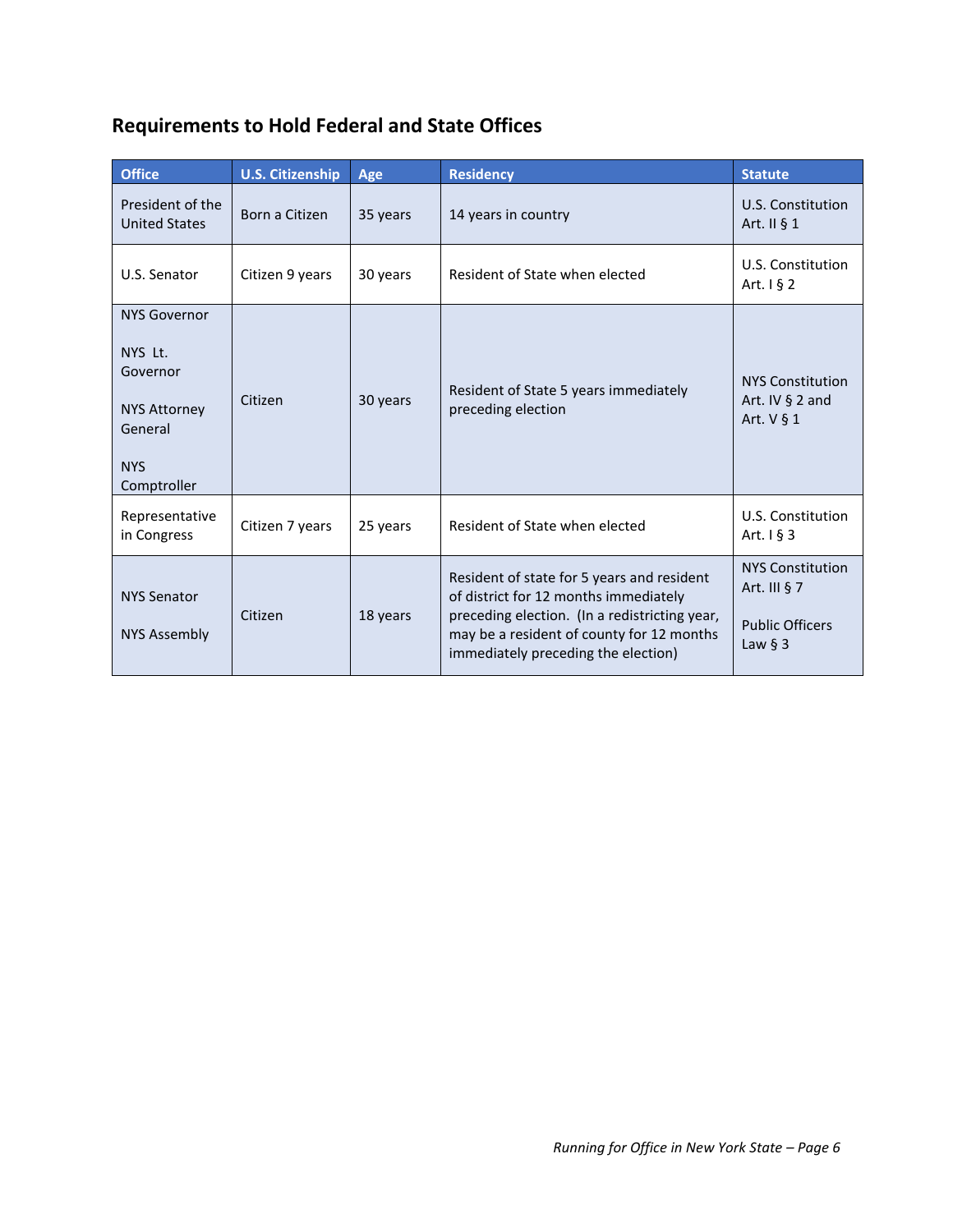## <span id="page-6-0"></span>**General Information on Petitions**

NOTE: The information contained here is intended to provide guidance for those who are preparing to circulate petitions and is not to be used as a substitute for consulting the Election Law for specific petition requirements.

Persons wishing to run for elective office may be nominated either by a political party or through the filing of an independent nominating petition. Party members may also circulate petitions to create the opportunity to write in the name of an unspecified person for an office in which there is no contest for the party endorsement. The current political parties are the Democratic, Republican, Conservative and Working Families parties. Any person who is not nominated by one of these parties must file an independent nominating petition. The requirements for all petitions are contained in Article 6 of the New York State Election Law. The provisions for village elections vary slightly, and the reader is directed to Article 15 of the New York State Election Law for specifics.

## <span id="page-6-1"></span>**Party Nominations**

Party nomination of candidates for elective office is made at either a party caucus or at a primary election.

## *Caucuses*

A caucus is an open meeting of a town or village's political party at which candidates are nominated for elective office. Only residents of the town or village who are enrolled members of the party may participate in the caucus. For further information on caucuses see New York State Election Law § 6-108 (towns), § 6-202 and § 15-108. (village elections)

## *Designating Petitions*

If a party nominates its candidates through the primary election process, party designations for this primary are made on a designating petition. The New York State Election Law sets forth the form of this petition; § 6-132 (state, county and town offices), § 6-204 and § 15-108 (village elections). Only enrolled members of a party qualified to vote for an office may sign designating petitions of the party.

## *Nomination of Non-Party Members*

Political parties may nominate a candidate who is not an enrolled member of the political party. Such parties must file a certificate of authorization, signed and acknowledged by the presiding officer and the secretary of the meeting at which the authorization is given. A certificate of authorization is not needed for nominations resulting from a caucus or for a candidate for a judicial office. Candidates not enrolled in the party nominating them must file an acceptance.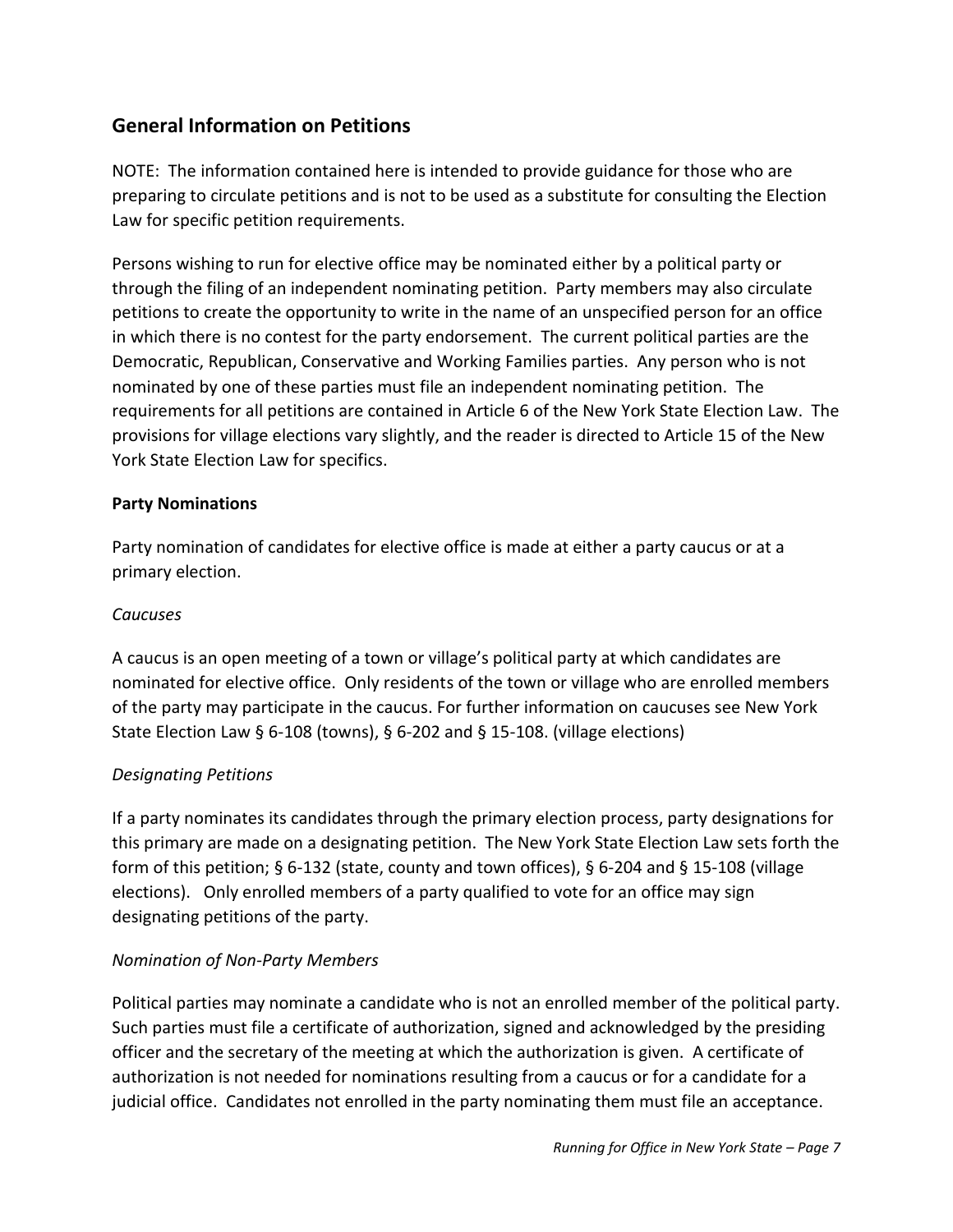## <span id="page-7-0"></span>**Independent Nominations**

To run for office on a line other than an official party line, one must file an independent nominating petition. The New York State Election Law sets forth the form of this petition; § 6- 140 (state, county and town offices), § 6-206 and § 15-108 (village elections). Any registered voter who has not already signed a designating petition, and who is qualified to vote for an office, may sign an independent nominating petition for that office. For Village offices if you participated in a caucus, you cannot sign an independent nominating petition.

#### <span id="page-7-1"></span>**Form of Petitions**

The statute requires that all petitions be substantially in the form set forth in the law. See New York State Election Law § 6-132 (party designating petitions for state, county and town offices), § 6-140 (independent nominating petitions for state, county and town offices), § 6-206 (independent nominating petitions for village offices administered by a County Board of Elections) and § 6-204, § 6-206 and § 15-108 (village petitions). Deviations or slight rearrangements of the form of petition are not fatal defects, provided that the petition contains all of the required information.

Each sheet of the petition must correctly set forth:

- the date of the election;
- the name of the candidate and the office or position sought, including district number, if any;
- the candidate's residence, and if different, their mailing or post office address;
- information about the signer: date of signing, voter's residence address, town or city; and,
- information relating to the person who witnesses the signatures.

A designating or independent nominating petition may include a committee on vacancies. Failure to provide such a committee, or naming a committee of fewer than three persons, will not invalidate the petition.

An opportunity to ballot petition must include a committee to receive notices. All individuals appointed to serve on such a committee must also file a certificate of acceptance.

The voter need only sign the appropriate line on the petition sheet. All other information may be filled in by someone else. Corrections may be made to any information on the signature line. However, corrections or alterations in the date or signature MUST be initialed by the person making the correction.

Voters may not sign a petition for more candidates than there are openings for an office. For example, if there is one council seat open, then the voter may only sign one petition for a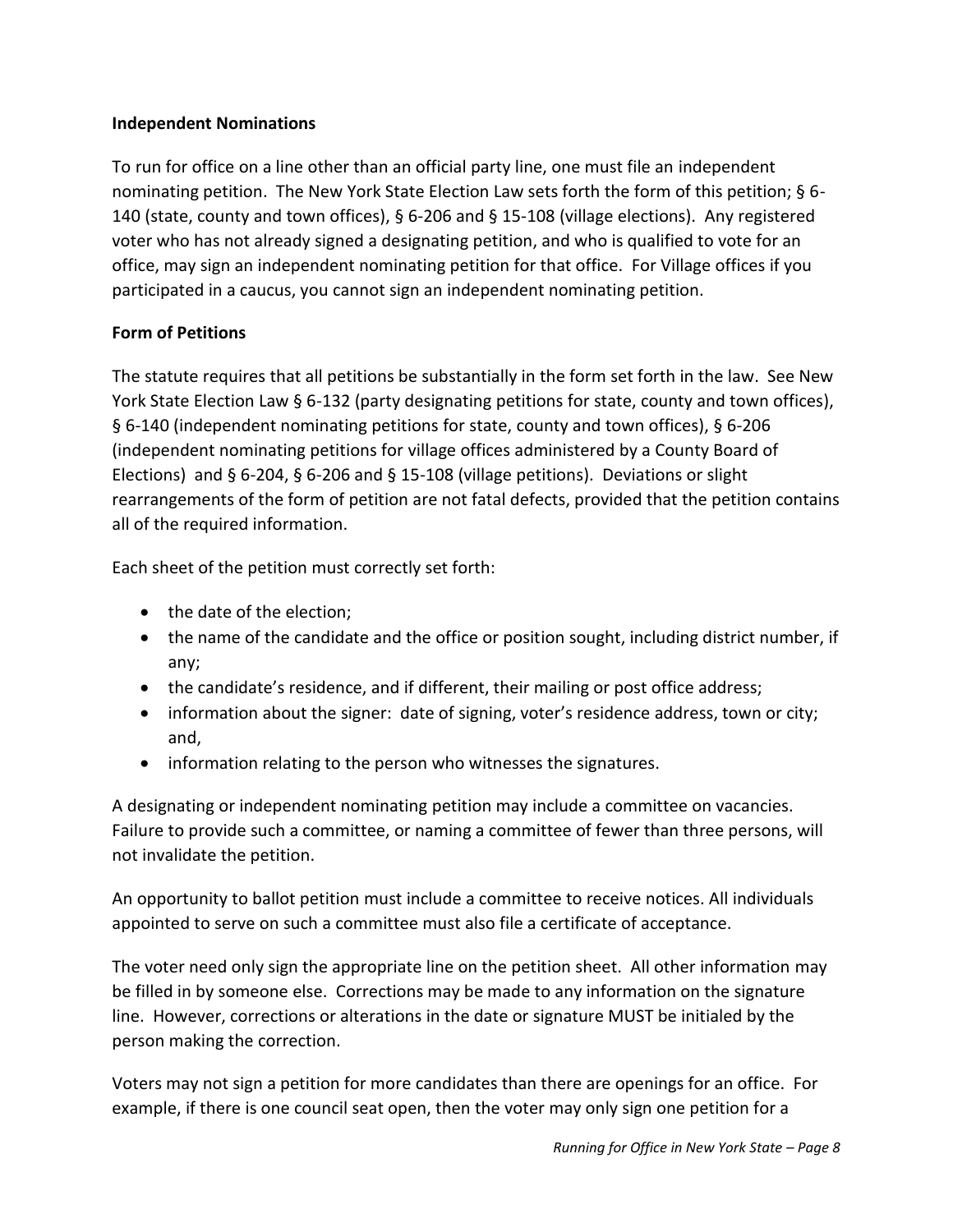candidate for that office. If there are 2 seats open, the voter may sign petitions for 2 candidates.

The pages of a petition must be sequentially numbered and securely fastened.

## <span id="page-8-0"></span>**Witnesses to a Petition**

The information required for the witness statement is mandatory. Omissions, errors, or unexplained alterations/corrections, may invalidate the entire page. When the witness signs the statement of witness, they are making an oath that subjects them to the penalties for perjury if any of the information preceding their signature is false. The information preceding the signature includes the name and residence of the witness; the number of signatures on the page; a statement that each person signed in their presence; and the date they are signing the statement. Witness identification information, which follows the witness's signature, may be provided by anyone, at any time before the petition is filed. This information includes the town or city; and the county of the witness's registration.

## *Witness to Party Designating Petition*

A person is eligible be a witness to a designating petition if the person is:

- a qualified voter of the state, and
- enrolled in the same party as the persons qualified to sign the designating petition, and
- has not previously signed any petition for another candidate for the same office.

## *Witness to Independent Nominating Petition*

A person is eligible be a witness to an independent nominating petition if the person is:

- a duly qualified voter of the state, and
- has not previously signed any petition for another candidate for the same office
- an individual who does not meet the criteria above, but who is
	- o a United States citizen who satisfies the requirements to register to vote in New York, but who is not so registered, or
	- $\circ$  a United States citizen who would satisfy the requirements to register to vote in New York, if that witness were a New York resident, may sign a statement appended at the bottom of each sheet of signatures witnessed, and will be subject to the same penalties if it contains a material false statement.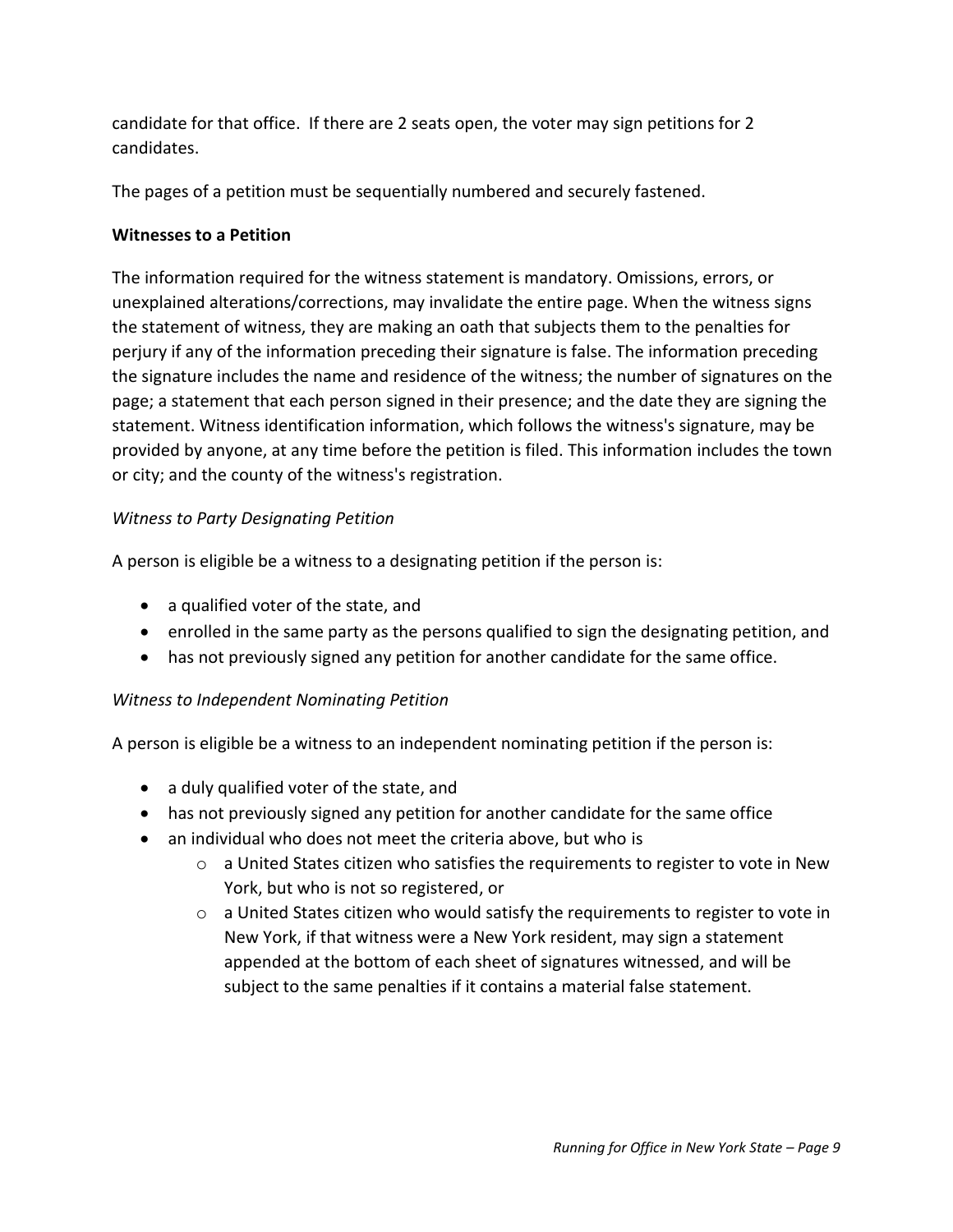## <span id="page-9-0"></span>**Cover Sheets**

If there are 10 or more pages in a petition, there must be a cover sheet. In New York City, and in other counties where identification numbers are used, only one cover sheet is required, regardless of the number of volumes in the petition. In all other instances, a multi-volume petition requires a cover sheet for each volume.

Cover sheets must contain the following information:

- Name, residence address, and mail address if different, of the candidate.
- The public office or party position sought, including district number, if any.
- The name of the party or independent body making the nomination.
- A statement that the petition contains a number of signatures equal to or in excess of the number required by statute.
- The volume number OR identification number of that volume.
- The total number of volumes in each petition OR the identification number of each volume of the petition.

The following information is optional:

- The name, residence address, (and mailing address if different) telephone number, fax number and email address of the person designated to receive notice of deficiencies in binding or cover sheet requirements.
- For candidates for Governor, Lieutenant Governor, Attorney General, State Comptroller, Member of State Assembly or Member of State Senate: such candidates may notify the State Board of Elections of her or his campaign website address on the cover page of the petition or in a separate piece of correspondence. The State Board will publish such addresses on its website prior to the election. See New York State Election Law § 4-123.

There are additional requirements if the petition contains candidates for county committee, and if there are different candidates on the several pages of the petition. Those requirements are contained in Part 6215 of the rules and regulations of the State Board of Elections.

Pursuant to Part 6215 of the rules and regulations of the State Board of Elections, the Board will provide notice of any correctable errors in cover sheet(s) and binding.

## <span id="page-9-1"></span>**Filing of Petitions, Acceptances, Authorizations, Declinations and Substitutions**

All filings must be filed timely and filed in the proper manner at the appropriate board of elections. Pursuant to section 1-106(1) of the New York State Election Law, all papers are required to be filed between the hours of nine A.M. and five P.M. If the last day for filing shall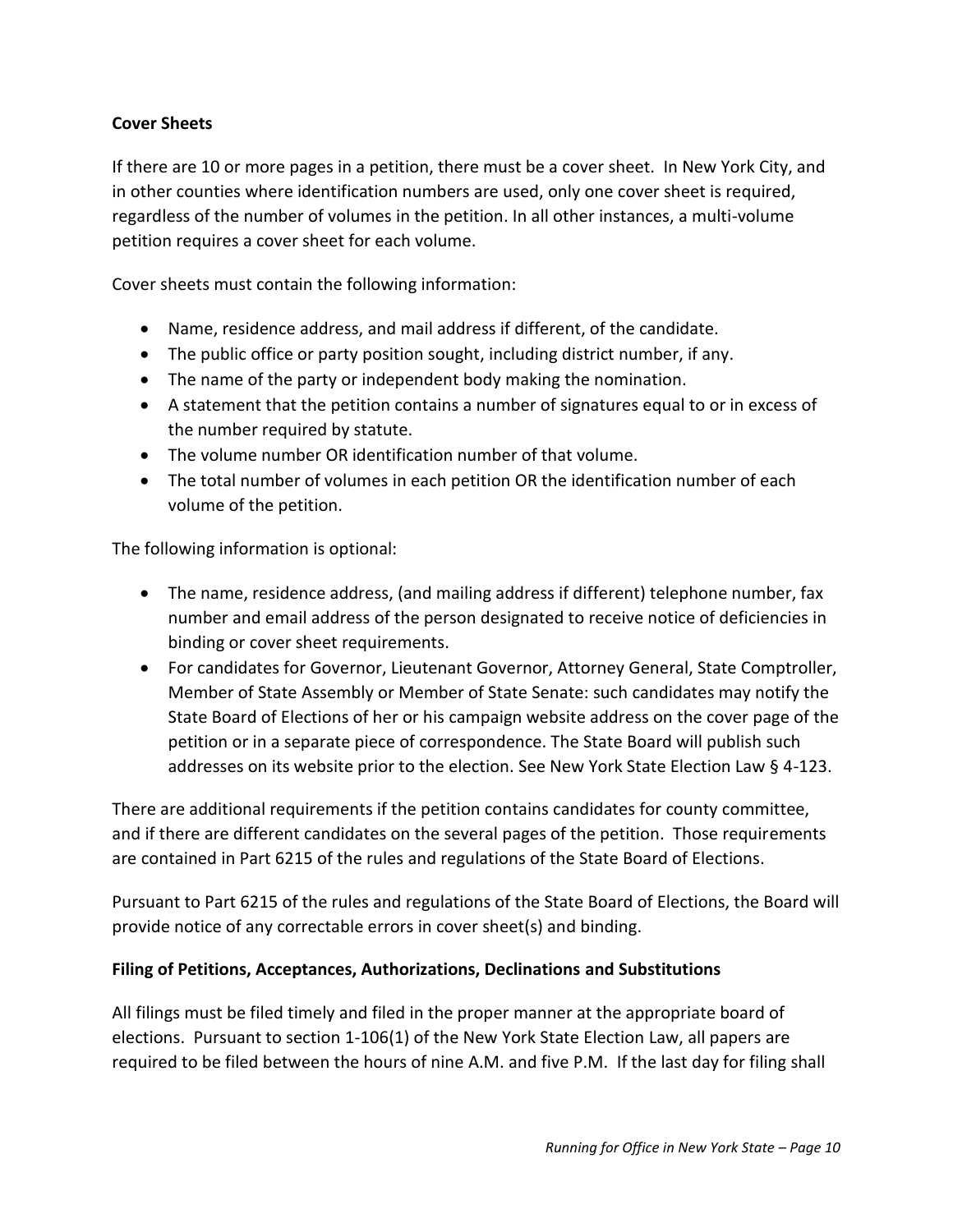fall on a Saturday, Sunday or legal holiday, the next business day shall become the last day for filing.

Except where otherwise required to be "received by" a date certain, all certificates and petitions of designation or nomination, certificates of acceptance or declination of such designations or nominations, certificates of authorization for such designations or nominations, certificates of disqualification, certificates of substitution for such designations or nominations and objections and specifications of objections to such certificates and petitions required to be filed with the State Board of Elections or a board of elections outside of the City of New York shall be deemed timely filed and accepted for filing if sent by mail or overnight delivery service, in an envelope postmarked or showing receipt by the overnight delivery service prior to midnight of the last day of filing, and received no later than two business days after the last day to file such petitions, certificates, objections or specifications shall be a fatal defect. See New York State Election Law § 1-106.

Within NYC: all such certificates, petitions and specifications of objections required to be filed with the Board of Elections of the City of New York must be actually received on or before the last day to file. The New York City Board of Elections is open for the receipt of such petitions, certificates and objections until midnight on the last day to file.

Failure to timely file documents shall be a fatal defect.

No filings will be accepted by facsimile or e-mail.

Candidates must file a certificate of acceptance for nominations made by independent nominating petitions, or if they are named in a designating petition but are not enrolled members of that party. Neither an authorization nor an acceptance is required if the individual is a candidate for a judicial office. All individuals appointed to a Committee to Receive Notices on an Opportunity to Ballot petition must also file a certificate of acceptance.

## <span id="page-10-0"></span>**Declinations and Substitutions**

A declination must be filed should the candidate decide not to accept the designation or nomination. A certificate of declination of a designation shall be filed not later than the fourth day after the last day to file such designation. A certificate to fill a vacancy (substitution) in a designation caused by declination shall be filed not later than the fourth day after the last day to decline. See Election Law § 6-148 for more information on filling vacancies in a designation or nomination.

## **Objections**

Every petition is presumed to be valid when filed, if, on its face, it appears to be in proper form and to contain enough signatures. However, a registered voter may challenge the validity of a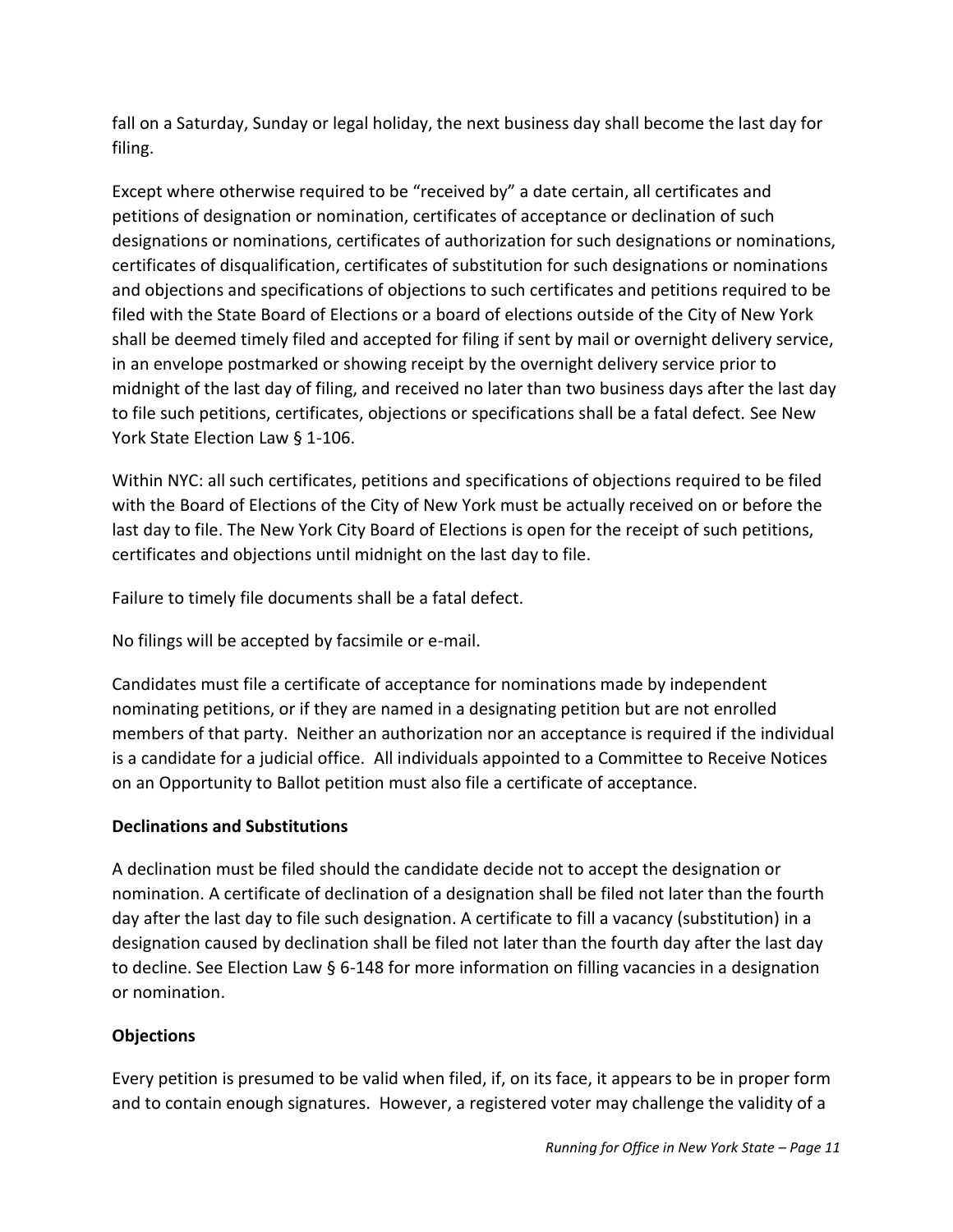petition. Written objections must be filed within 3 days after the petition is filed (1 day in a village election). Specifications of objections must be filed within 6 days of filing the general objections (2 days in a village election). For petitions filed with the State Board of Elections, objectors must deliver a copy of the specifications of objections to the candidate and file proof of such delivery with the State Board. For further details see Election Law § 6-154 and §15-108 and Part 6204 of the rules and regulations of the State Board of Elections.

## <span id="page-11-0"></span>**Running for President**

## *Independent Candidates*

An independent candidate for president is someone who is running on a line other than an official party line. Petitions for independent candidates must include the names of the presidential and vice-presidential candidates, as well as the names of person(s) running for the electoral college. Each state is permitted to have one elector for each representative in Congress (27 U.S. House of Representatives and 2 U.S. Senators).

The requirement for signatures for an independent nominating petition for candidates to be voted for by all of the voters of the state must contain 45,000 signatures or one percent of the total number of votes, excluding blank and void ballots, cast for the office of Governor at the last gubernatorial election, whichever is less, with at least 500 signatures or one percent of enrolled voters, whichever is less, coming from each of one-half of the congressional districts in the state. *See* Effective January 1, 2020, Part V Recommendations of Public Financing Commission. Each candidate named in an independent petition for president is required to file an acknowledged acceptance of the nomination no later than the third day after the last day to file the petition. {Election Law §6-146(1)}

If there are 10 or more pages in a petition, there must be a cover sheet. A multi-volume petition requires a cover sheet for each volume. Cover sheets must contain the following information:

- Name, residence address, and mailing address if different, of the candidate.
- Office sought.
- Name and emblem of the independent body making the nomination.
- A statement that the petition contains a number of signatures equal to or in excess of the number required by statute.
- The volume number of that volume.
- The total number of volumes in the petition.

Additional information on cover sheets is contained in Part 6215 of the rules and regulations of the State Board of Elections.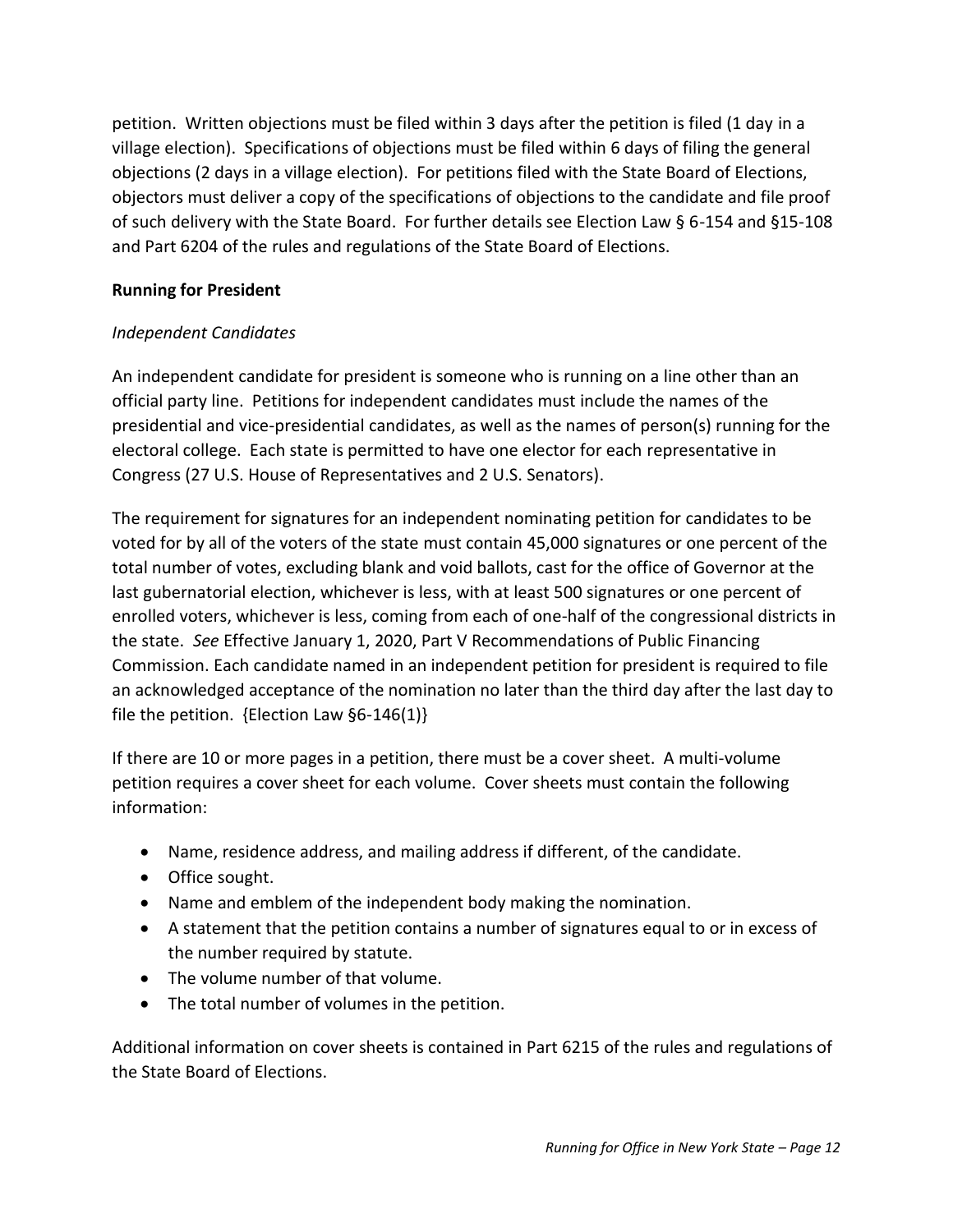### *Write-In Candidates*

To run as a write-in candidate for president, you are required to file a certificate of candidacy with the State Board of Elections no later than the third Tuesday prior to the general election. The certificate must be signed by the presidential candidate and must contain the following information:

- Name and address of the presidential candidate.
- Name and address of any vice-presidential candidate, and a signed certificate of acceptance from such candidate.
- Name and address of at least one elector, with an acceptance certificate and pledge of support signed by each such candidate for elector.

See Election Law §6-153 for further information.

## <span id="page-12-0"></span>**Petition Signature Requirements**

#### <span id="page-12-1"></span>**Designating and Opportunity to Ballot Petitions, (§6-136)**

<span id="page-12-2"></span>Please refer to the official Political Calendar as published on the New York State Board of Elections' website, located at https://www.elections.ny.gov, for all current signature requirements.

#### **Independent Petitions, (§6-142)**

Please refer to the official Political Calendar as published on the New York State Board of Elections' website, located at https://www.elections.ny.gov, for all current signature requirements.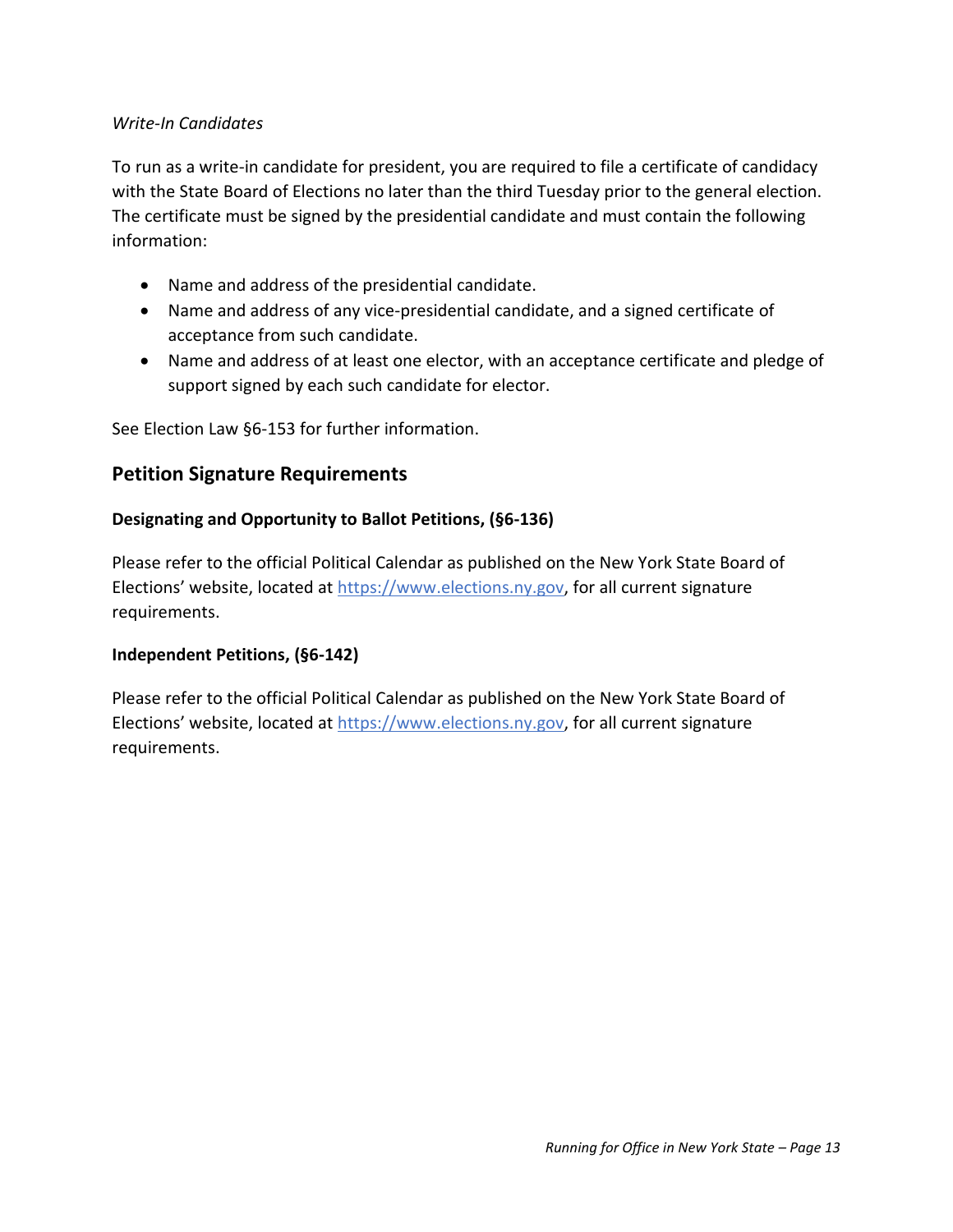## <span id="page-13-0"></span>**Where to File Petitions**

Public Office Only

## <span id="page-13-1"></span>**Statewide Offices**

Governor/Lt. Governor — State Board of Elections Comptroller — State Board of Elections Attorney General — State Board of Elections United States Senator — State Board of Elections

## **Congressional Districts**

<span id="page-13-2"></span>

|            |       | <b>Suffolk County Board of Elections</b> |
|------------|-------|------------------------------------------|
| 2 & 3      |       | <b>State Board of Elections</b>          |
| 4          |       | Nassau County Board of Elections         |
| 5 thru 15  | $- -$ | New York City Board of Elections         |
| 16 thru 26 |       | <b>State Board of Elections</b>          |
|            |       |                                          |

#### **Senatorial Districts**

<span id="page-13-3"></span>

| 1 thru 4   |    | <b>Suffolk County Board of Elections</b>     |
|------------|----|----------------------------------------------|
| 5 thru 7   |    | <b>Nassau County Board of Elections</b>      |
| 8          |    | <b>State Board of Elections</b>              |
| 9          |    | Nassau County Board of Elections             |
| 10 thru 33 |    | New York City Board of Elections             |
| 34         |    | <b>State Board of Elections</b>              |
| 35         |    | <b>Westchester County Board of Elections</b> |
| 36         |    | <b>State Board of Elections</b>              |
| 37         | -- | <b>Westchester County Board of Elections</b> |
| 38         |    | <b>Rockland County Board of Elections</b>    |
| 39 thru 41 |    | <b>State Board of Elections</b>              |
| 42         |    | <b>Orange County Board of Elections</b>      |
| 43 thru 46 |    | <b>State Board of Elections</b>              |
| 47         | -- | New York City Board of Elections             |
| 48 thru 54 |    | <b>State Board of Elections</b>              |
| 55 & 56    |    | <b>Monroe County Board of Elections</b>      |
| 57 & 58    |    | <b>State Board of Elections</b>              |
| 59         |    | New York City Board of Elections             |
| 60 & 61    |    | Erie County Board of Elections               |
| 62         |    | <b>State Board of Elections</b>              |
| 63         |    | Erie County Board of Elections               |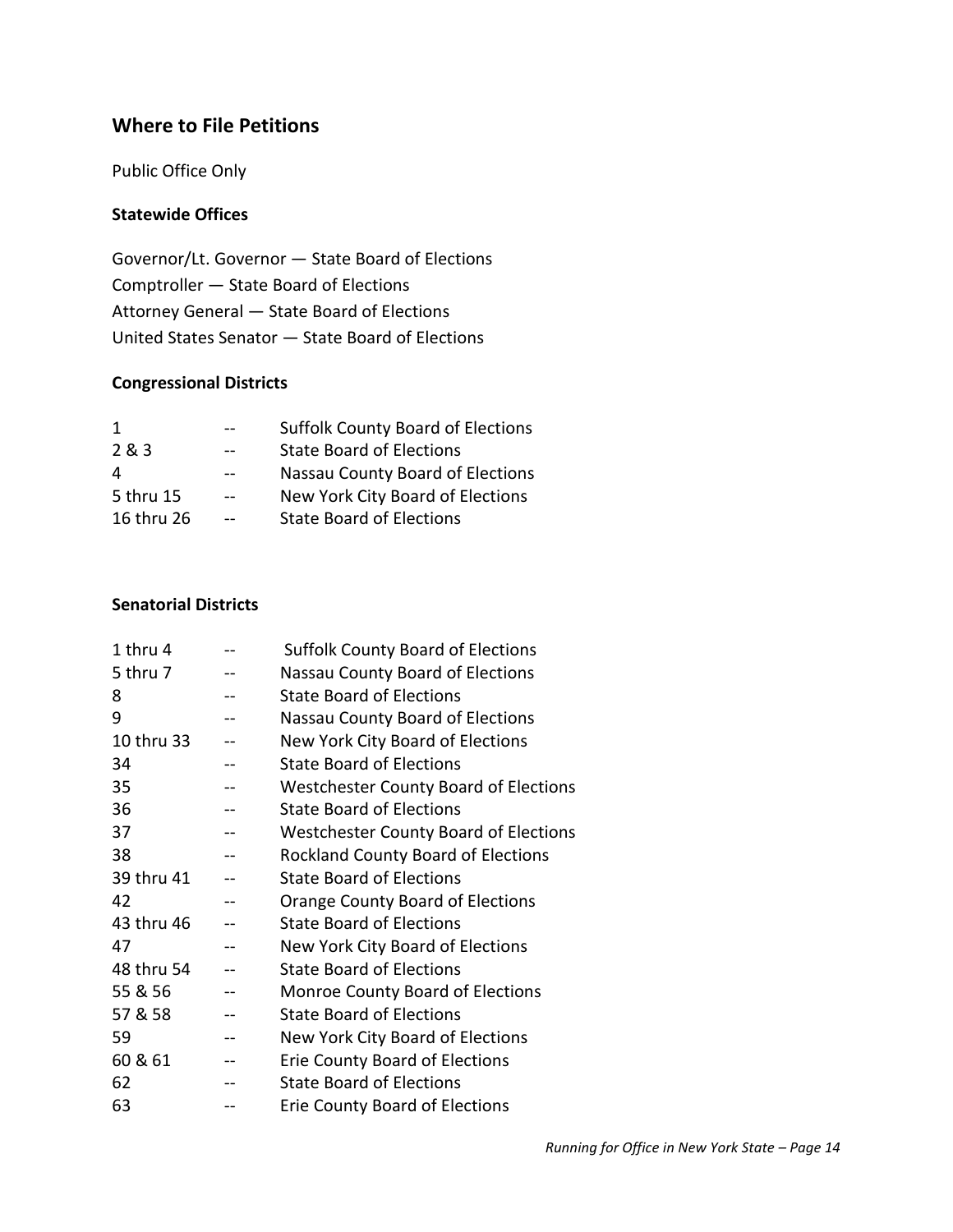# **Assembly Districts**

| 1 thru 8     | <b>Suffolk County Board of Elections</b>     |
|--------------|----------------------------------------------|
| 9 thru 11    | <b>State Board of Elections</b>              |
| 12           | <b>Suffolk County Board of Elections</b>     |
| 13 thru 22   | Nassau County Board of Elections             |
| 23 thru 87   | New York City Board of Elections             |
| 88 thru 93   | <b>Westchester County Board of Elections</b> |
| 94 and 95    | <b>State Board of Elections</b>              |
| 96 and 97    | <b>Rockland County Board of Elections</b>    |
| 98 thru 104  | <b>State Board of Elections</b>              |
| 105          | <b>Dutchess County Board of Elections</b>    |
| 106 thru 108 | <b>State Board of Elections</b>              |
| 109          | Albany County Board of Elections             |
| 110 thru 118 | <b>State Board of Elections</b>              |
| 119          | <b>Oneida County Board of Elections</b>      |
| 120 thru 122 | <b>State Board of Elections</b>              |
| 123          | <b>Broome County Board of Elections</b>      |
| 124 thru 127 | <b>State Board of Elections</b>              |
| 128 and 129  | Onondaga County Board of Elections           |
| 130 thru 133 | <b>State Board of Elections</b>              |
| 134 thru 138 | <b>Monroe County Board of Elections</b>      |
| 139 and 140  | <b>State Board of Elections</b>              |
| 141 thru 143 | <b>Erie County Board of Elections</b>        |
| 144 and 145  | <b>State Board of Elections</b>              |
| 146          | <b>Erie County Board of Elections</b>        |
| 147 and 148  | <b>State Board of Elections</b>              |
| 149          | <b>Erie County Board of Elections</b>        |
| 150          | <b>State Board of Elections</b>              |

<span id="page-14-0"></span>For all other offices contact your County Board of Elections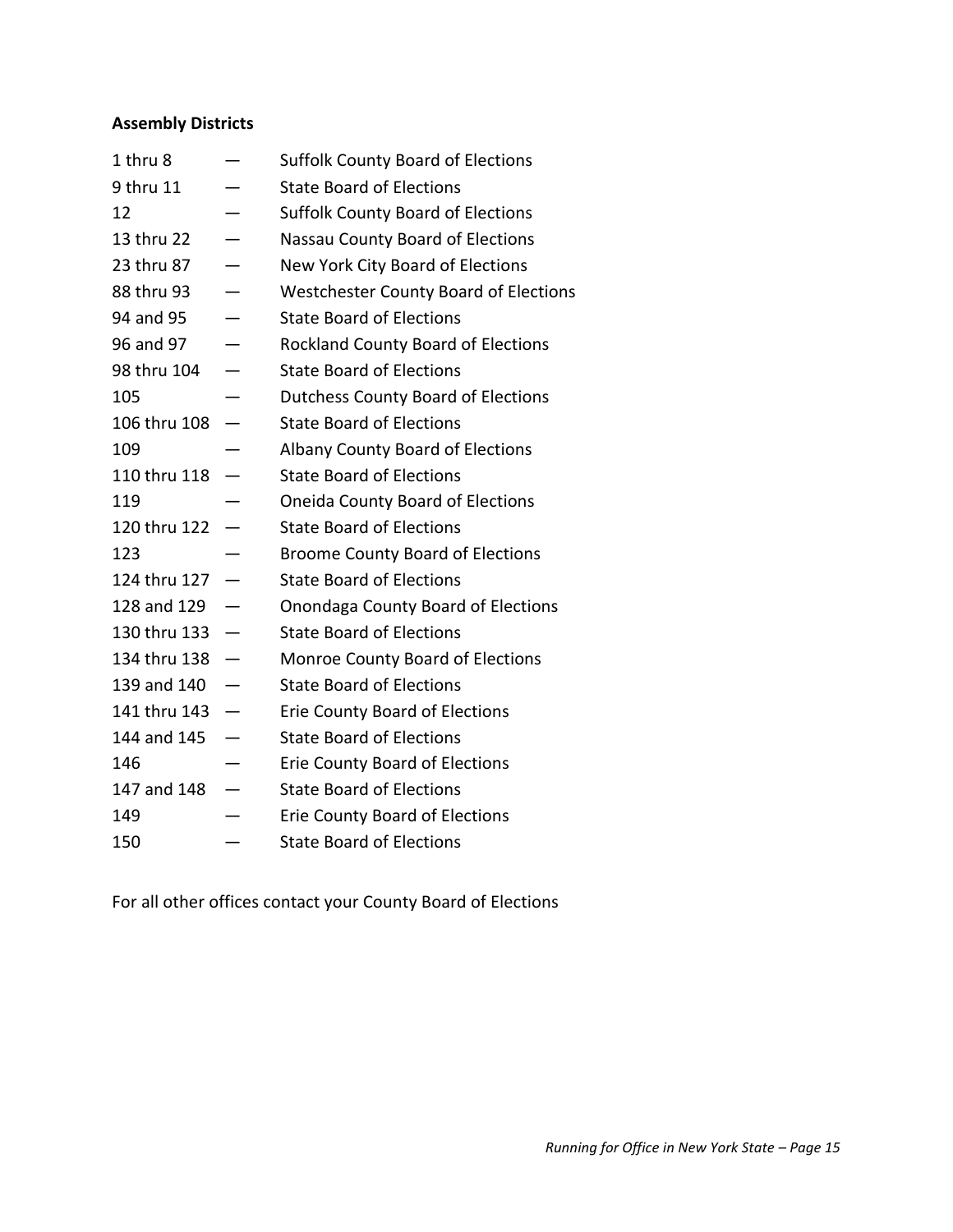#### **Member of State Committee**

**Democratic** and **Republican** Party State Committee petitions are filed with the county boards of elections.

**Conservative** and **Working Families Party** State Committee petitions are filed in the same manner as those for the office of Representative in Congress (see chart for Congressional).

**Republican** State Committee elections are held at the primary in odd numbered years. All other parties elect state committee at the primary in even numbered years.

To run for any party position such as member of state committee, national or judicial delegate or alternate, you must be a duly enrolled member of the party from which you are seeking the designation. You also must be a resident of the jurisdiction from which you are running.

\*\*\*\*\*\*\*\*\*\*

The office of judicial delegate and alternate judicial delegate are elected at the primary. (National delegate and alternate national delegate are elected at a specially scheduled primary, held in a presidential election year).

#### <span id="page-15-0"></span>**Judicial District Convention Delegate and/or Alternate Delegate**

| <b>First Judicial District</b>      | New York County        |
|-------------------------------------|------------------------|
| Second Judicial District            | <b>Kings County</b>    |
| Eleventh Judicial District          | <b>Queens County</b>   |
| <b>Twelfth Judicial District</b>    | <b>Bronx County</b>    |
| <b>Thirteenth Judicial District</b> | <b>Richmond County</b> |

All petitions and nominations for the above judicial district delegates and alternate delegates are filed at the New York City Board of Elections

NOTE: The following chart for Judicial Delegates and Alternate Delegates applies ONLY to **Democratic, Conservative** and **Working Families** Party candidates.

**Republican** Party candidates for this office file their petitions in the county which contains their portion of the assembly district.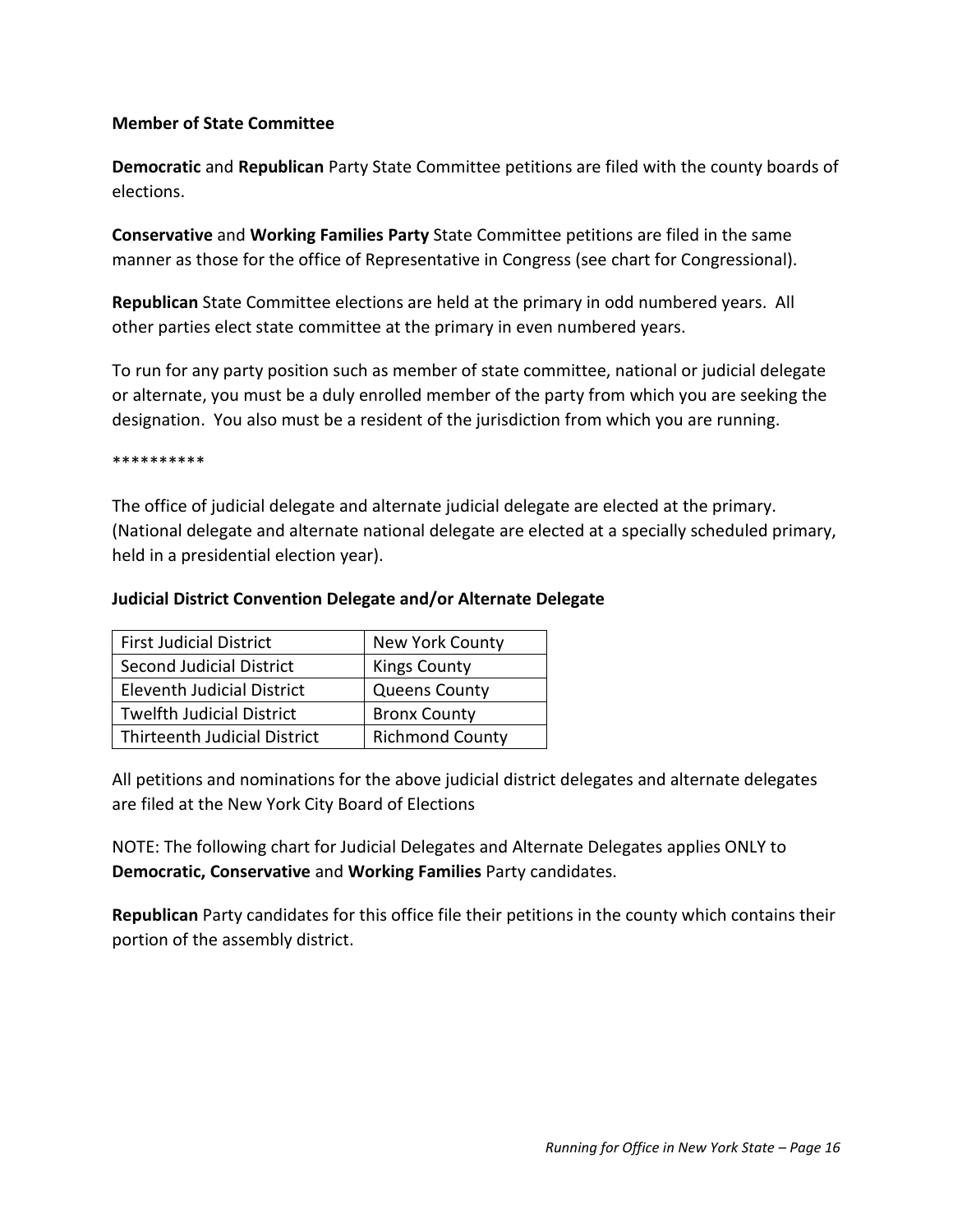#### *Third Judicial District*

Albany, Columbia, Greene, Rensselaer, Schoharie, Sullivan and Ulster

| $100th$ AD       | <b>Sullivan County Board of Elections</b> |
|------------------|-------------------------------------------|
| $101st$ AD       | <b>State Board of Elections</b>           |
| $102nd$ AD       | <b>State Board of Elections</b>           |
| 103rd & 104th AD | <b>Ulster County Board of Elections</b>   |
| $106th$ AD       | <b>Columbia County Board of Elections</b> |
| $107th$ AD       | <b>State Board of Elections</b>           |
| $108th$ AD       | <b>State Board of Elections</b>           |
| 109th & 110th AD | Albany County Board of Elections          |
| $121st$ AD       | <b>Sullivan County Board of Elections</b> |
|                  |                                           |

#### *Fourth Judicial District*

Clinton, Essex, Franklin, Fulton, Hamilton, Montgomery, St. Lawrence, Saratoga, Schenectady, Warren & Washington

| $107th$ AD                               | Washington County Board of Elections         |
|------------------------------------------|----------------------------------------------|
| $108th$ AD                               | Saratoga County Board of Elections           |
| $110^{th}$ AD                            | <b>Schenectady County Board of Elections</b> |
| $111th$ AD                               | <b>State Board of Elections</b>              |
| $112^{th}$ AD                            | <b>State Board of Elections</b>              |
| $113th$ AD                               | <b>State Board of Elections</b>              |
| $114^{\text{th}}$ AD                     | <b>State Board of Elections</b>              |
| $115th$ AD                               | <b>State Board of Elections</b>              |
| 116 <sup>th</sup> & 117 <sup>th</sup> AD | St. Lawrence County Board of Elections       |
| $118^{th}$ AD                            | <b>State Board of Elections</b>              |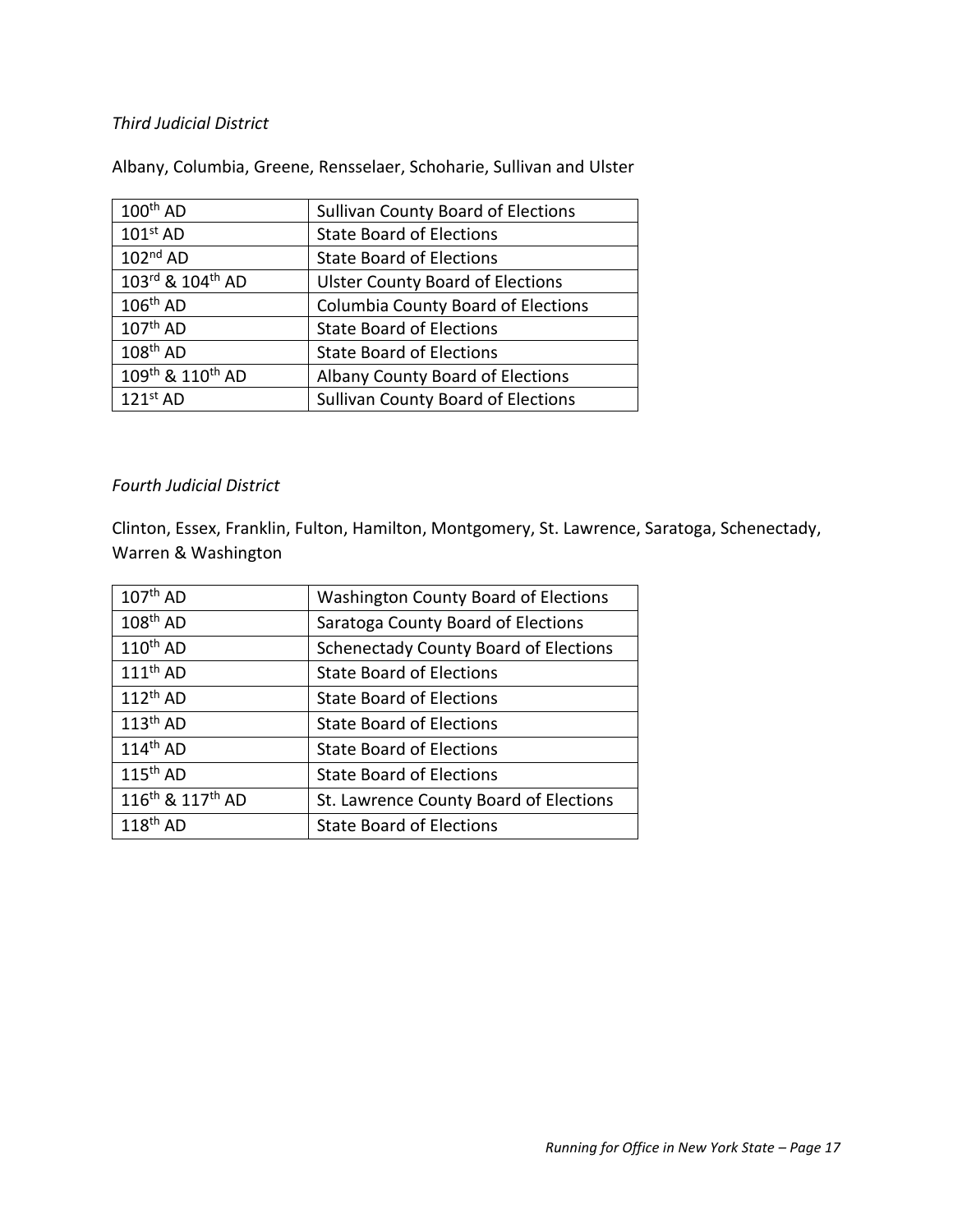## *Fifth Judicial District*

Herkimer, Jefferson, Lewis, Oneida, Onondaga, & Oswego

| $116th$ AD                                  | Jefferson County Board of Elections     |
|---------------------------------------------|-----------------------------------------|
| $117th$ AD                                  | <b>State Board of Elections</b>         |
| $118^{th}$ AD                               | <b>State Board of Elections</b>         |
| $119th$ AD                                  | <b>Oneida County Board of Elections</b> |
| $120th$ AD                                  | <b>State Board of Elections</b>         |
| $122nd$ AD                                  | <b>State Board of Elections</b>         |
| $126^{\text{th}}$ thru $129^{\text{th}}$ AD | Onondaga Board of Elections             |

#### *Sixth Judicial District*

Broome, Chemung, Chenango, Cortland, Delaware, Madison, Otsego, Schuyler, Tioga & Tompkins

| $101st$ AD | <b>State Board of Elections</b>          |
|------------|------------------------------------------|
| $102nd$ AD | <b>State Board of Elections</b>          |
| $121st$ AD | <b>State Board of Elections</b>          |
| $122nd$ AD | <b>State Board of Elections</b>          |
| $123rd$ AD | <b>Broome County Board of Elections</b>  |
| $124th$ AD | <b>State Board of Elections</b>          |
| $125th$ AD | <b>State Board of Elections</b>          |
| $127th$ AD | <b>Madison County Board of Elections</b> |
| $131st$ AD | <b>State Board of Elections</b>          |
| $132nd$ AD | <b>State Board of Elections</b>          |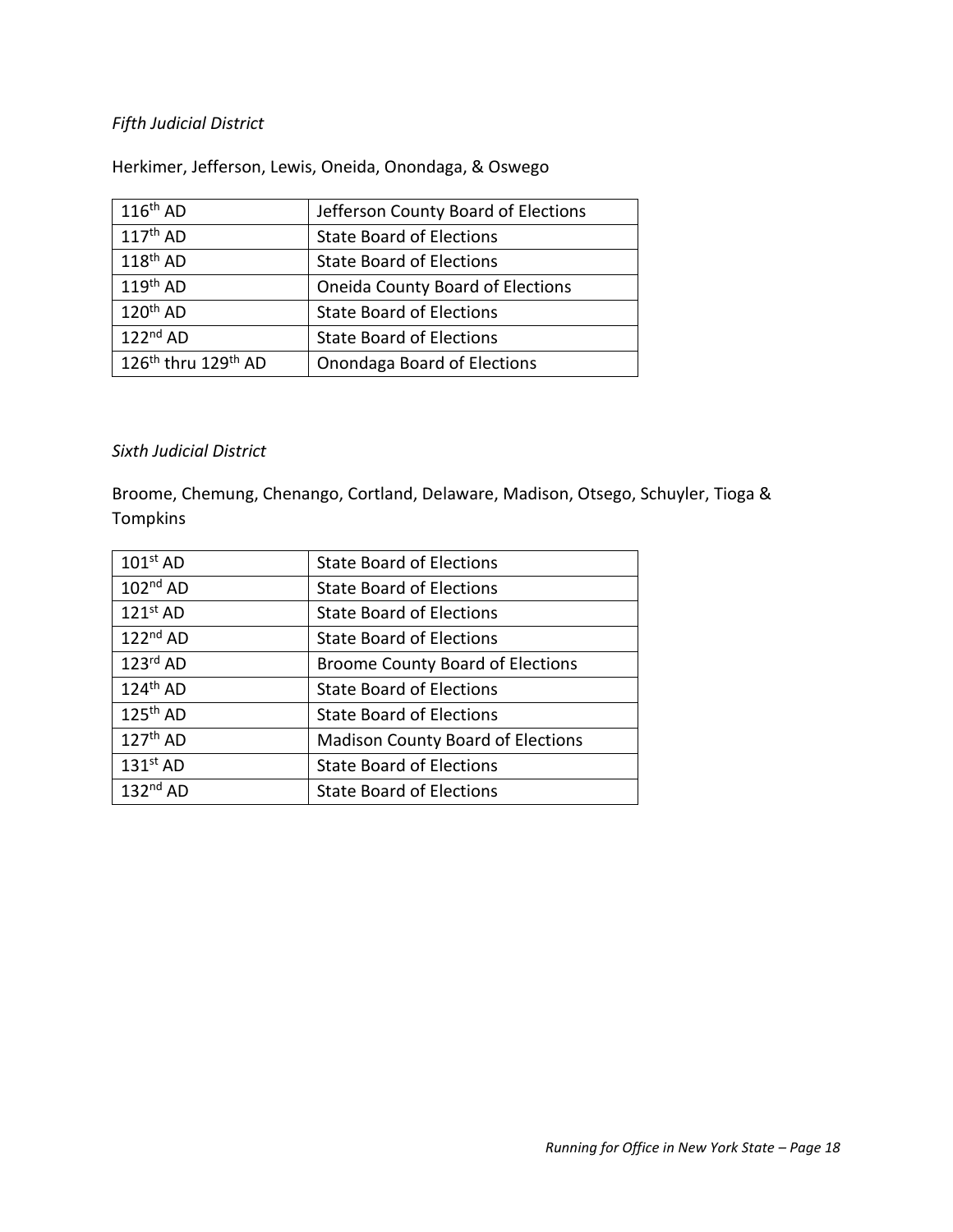#### *Seventh Judicial District*

Cayuga, Livingston, Monroe, Ontario, Seneca, Steuben, Wayne & Yates

| Cayuga County Board of Elections         |  |  |
|------------------------------------------|--|--|
| Cayuga County Board of Elections         |  |  |
| <b>State Board of Elections</b>          |  |  |
| <b>State Board of Elections</b>          |  |  |
| <b>State Board of Elections</b>          |  |  |
| <b>State Board of Elections</b>          |  |  |
| Monroe County Board of Elections         |  |  |
| <b>Steuben County Board of Elections</b> |  |  |
|                                          |  |  |

## *Eighth Judicial District*

Allegany, Cattaraugus, Chautauqua, Erie, Genesee, Niagara, Orleans & Wyoming

| $133rd$ AD                      | <b>Wyoming County Board of Elections</b> |  |  |
|---------------------------------|------------------------------------------|--|--|
| $139th$ AD                      | <b>State Board of Elections</b>          |  |  |
| $140^{th}$ AD                   | <b>State Board of Elections</b>          |  |  |
| 141 <sup>st</sup> thru 143rd AD | Erie County Board of Elections           |  |  |
| $144^{\text{th}}$ AD            | <b>State Board of Elections</b>          |  |  |
| $145^{\text{th}}$ AD            | <b>State Board of Elections</b>          |  |  |
| $146^{\text{th}}$ AD            | Erie County Board of Elections           |  |  |
| $147^{\text{th}}$ AD            | <b>State Board of Elections</b>          |  |  |
| $148^{\text{th}}$ AD            | <b>State Board of Elections</b>          |  |  |
| $149th$ AD                      | Erie County Board of Elections           |  |  |
| $150th$ AD                      | <b>State Board of Elections</b>          |  |  |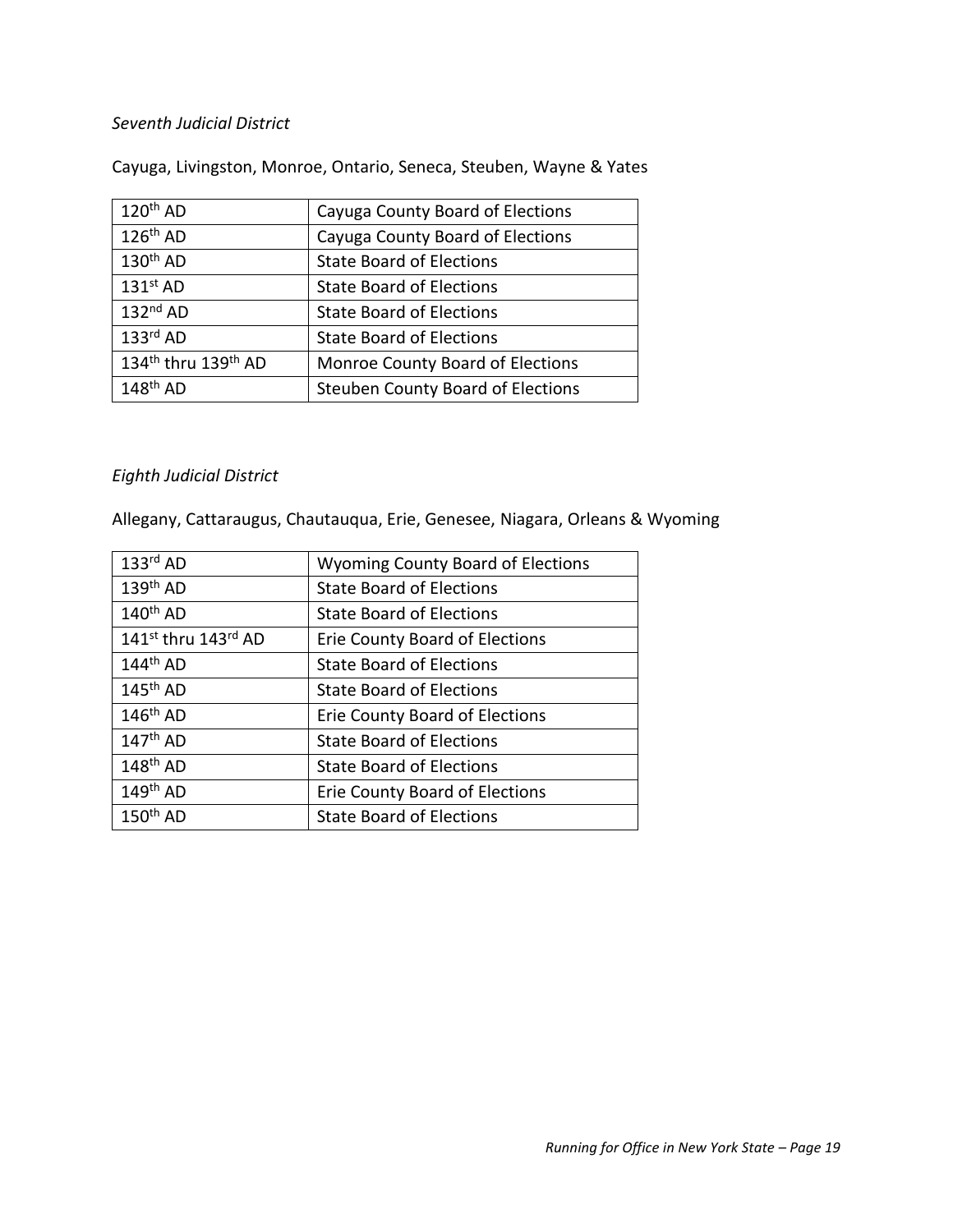## *Ninth Judicial District*

Dutchess, Orange, Putnam, Rockland & Westchester

| 88th thru 93rd AD                        | <b>Westchester County Board of Elections</b> |  |  |
|------------------------------------------|----------------------------------------------|--|--|
| $94th$ AD                                | <b>State Board of Elections</b>              |  |  |
| 95 <sup>th</sup> AD                      | <b>State Board of Elections</b>              |  |  |
| 96 <sup>th</sup> & 97 <sup>th</sup> AD   | <b>Rockland County Board of Elections</b>    |  |  |
| $98th$ AD                                | <b>State Board of Elections</b>              |  |  |
| 99 <sup>th</sup> AD                      | <b>State Board of Elections</b>              |  |  |
| 100 <sup>th</sup> & 101 <sup>st</sup> AD | Orange County Board of Elections             |  |  |
| $103rd$ AD                               | <b>Dutchess County Board of Elections</b>    |  |  |
| $104th$ AD                               | <b>State Board of Elections</b>              |  |  |
| 105 <sup>th</sup> & 106 <sup>th</sup> AD | <b>Dutchess County Board of Elections</b>    |  |  |

#### *Tenth Judicial District*

#### Nassau & Suffolk

| 1 <sup>st</sup> thru 8 <sup>th</sup> AD | <b>Suffolk County Board of Elections</b> |  |  |
|-----------------------------------------|------------------------------------------|--|--|
| 9 <sup>th</sup> AD                      | <b>State Board of Elections</b>          |  |  |
| $10^{th}$ AD                            | <b>State Board of Elections</b>          |  |  |
| $11^{th}$ AD                            | <b>State Board of Elections</b>          |  |  |
| $12^{th}$ AD                            | <b>Suffolk County Board of Elections</b> |  |  |
| $13th$ thru 22 <sup>nd</sup> AD         | Nassau County Board of Elections         |  |  |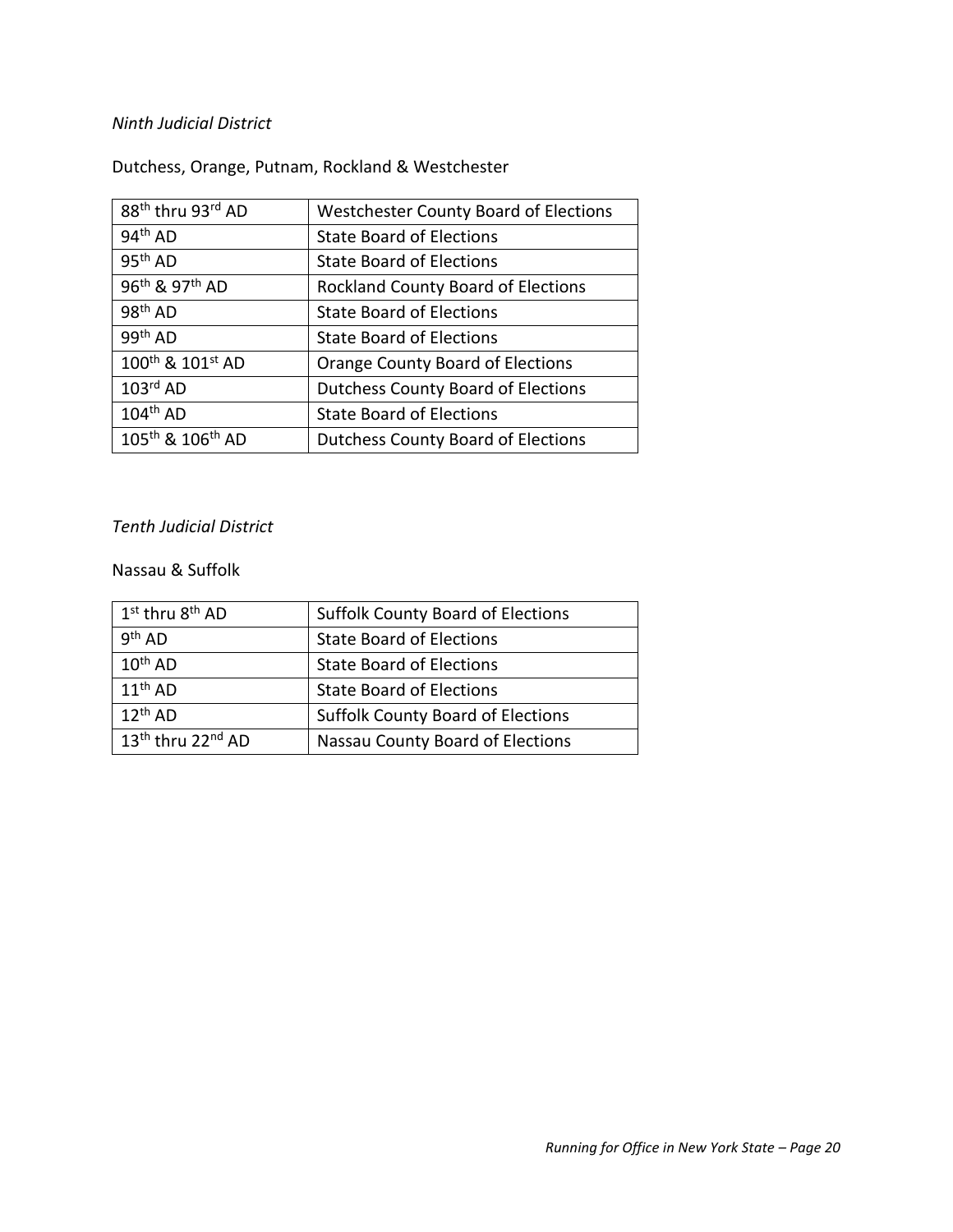# <span id="page-20-0"></span>**Pertinent Rules & Regulations of the NY State Board of Elections**

Title 9, Subtitle 5, NYCRR

## <span id="page-20-1"></span>**§ 6201.2 Use of Public Opinion Polls**

No candidate, political party or committee shall attempt to promote the success or defeat of a candidate by directly or indirectly disclosing or causing to be disclosed the results of a poll relating to a candidate for such an office or position, unless within 48 hours after such disclosure, they provide the following information concerning the poll to the board or officer with whom statements or copies of statements of campaign receipts and expenditures are required to be filed by the candidate to whom such poll relates:

- a. The name of the person, party or organization that contracted for or who commissioned the poll and/or paid for it.
- b. The name and address of the organization that conducted the poll.
- c. The numerical size of the total poll sample, the geographic area covered by the poll and any special characteristics of the population included in the poll sample.
- d. The exact wording of the questions asked in the poll and the sequence of such questions to the extent results of such questions were disclosed or to the extent that such questions were preparatory to the questions asked that were released and could have influenced poll respondents answers to the poll questions released.
- e. The method of polling whether by personal interview, telephone, mail or other.
- f. The time period during which the poll was conducted.
- g. The number of persons in the poll sample: the number contacted who responded to each specific poll question; the number of persons contacted who did not so respond.
- h. The results of the poll relative to the questions required to be disclosed pursuant to subdivision (d) of this section.

## <span id="page-20-2"></span>**§ 6204.1 Specification of objections to designating and independent nominating petitions**

(a) Any person filing general objections to any designating or independent nominating petition filed with the State Board of Elections who thereafter files specifications of his objections to any such petition with such board shall do so in accordance with the provisions of Section 6-154 of the Election Law. All such specifications shall substantially comply with the following requirements:

(1) The volume number, page number, and line number of any signature objected to on any petition shall be set forth in detail. In addition, any portion of any petition or any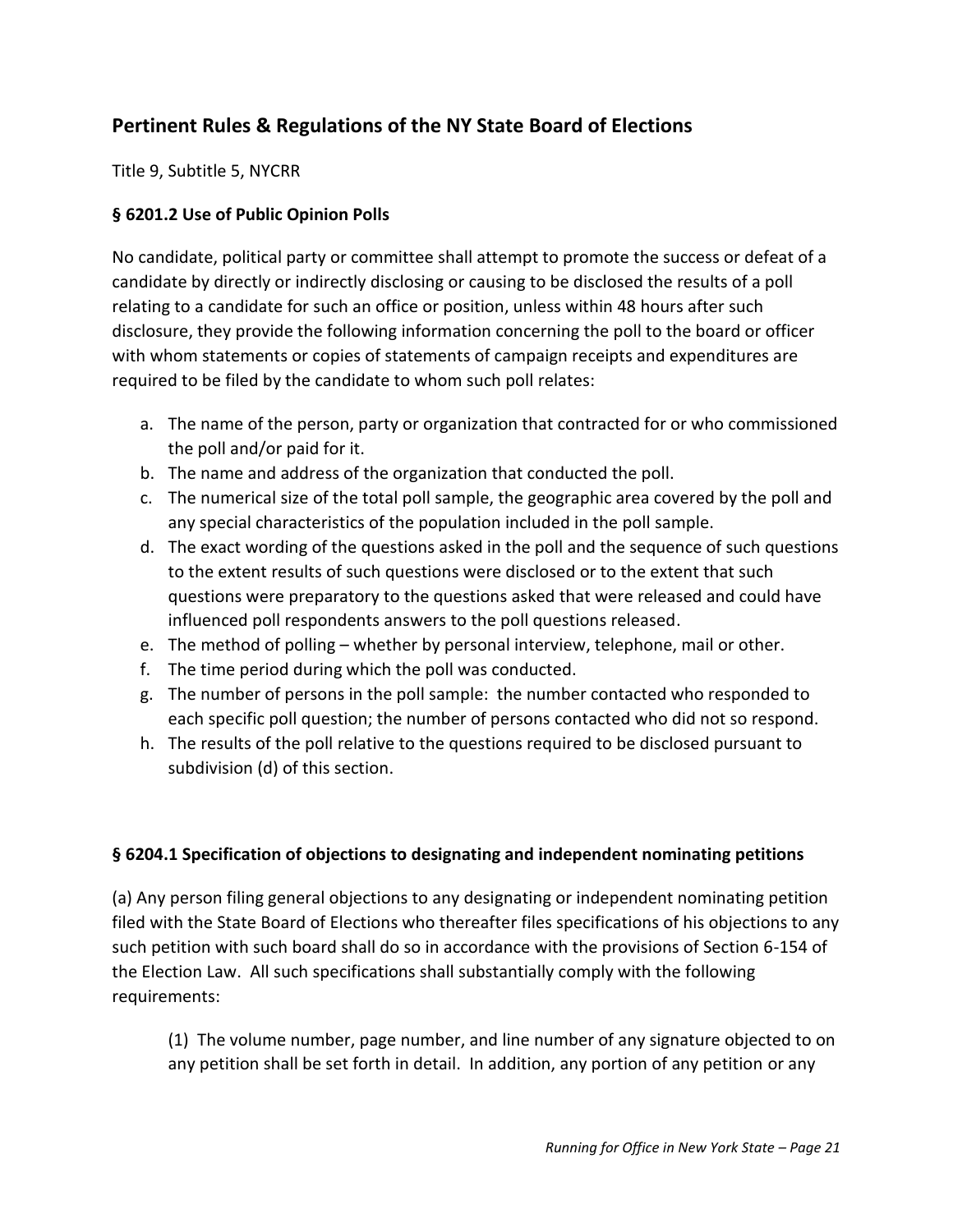signature line or witness statement objected to shall be specifically identified and reasons given for any such objection;

(2) The total number of signatures objected to shall be set forth and all objections relating to a single signature line should be grouped together;

(3) Symbols and/or abbreviations may be used to set forth objections, provided that a sheet explaining the meaning of any such symbols and/or abbreviations is attached to the specifications.

(b) No specifications of objections to any petition will be considered by the Board unless the objector filing the specifications personally delivers or mails by registered or certified mail a duplicate copy of the specifications to each candidate for public office named on the petition. In the case of a petition containing candidates for party position, service of the specifications shall be made on either the named candidates or the first person named on the petition's committee to fill vacancies. Service shall be made on or before the date of filing of any specifications with the Board.

Proof of service shall accompany the specifications or be received by the end of business two days following the filing of the specifications, whichever is later.

(c) Any notice and/or determination relating to a petition for which specifications of objections have been filed shall be transmitted by the Board to the objector filing the specifications, provided that any such objector may designate an attorney or agent to receive any such notice and/or determination on his behalf. Any such designation shall be in writing and include the name, address and telephone number of any such attorney or agent, and any such attorney and/or agent shall be eligible to represent any such objector in any proceeding conducted by the Board relating to the specifications.

## <span id="page-21-0"></span>**§6215.1 Rules for filing designating and nominating petitions**

a. The sheets of a petition shall be numbered sequentially at the foot of each sheet.

b. All petitions containing ten or more sheets shall be accompanied by a cover sheet.

c. Any two or more petition sheets shall be securely fastened together by any means which will hold the pages together in numerical order.

d. Petition sheets may be fastened together to form one or more volumes.

e. Individual volumes of a petition shall be filed in the following manner: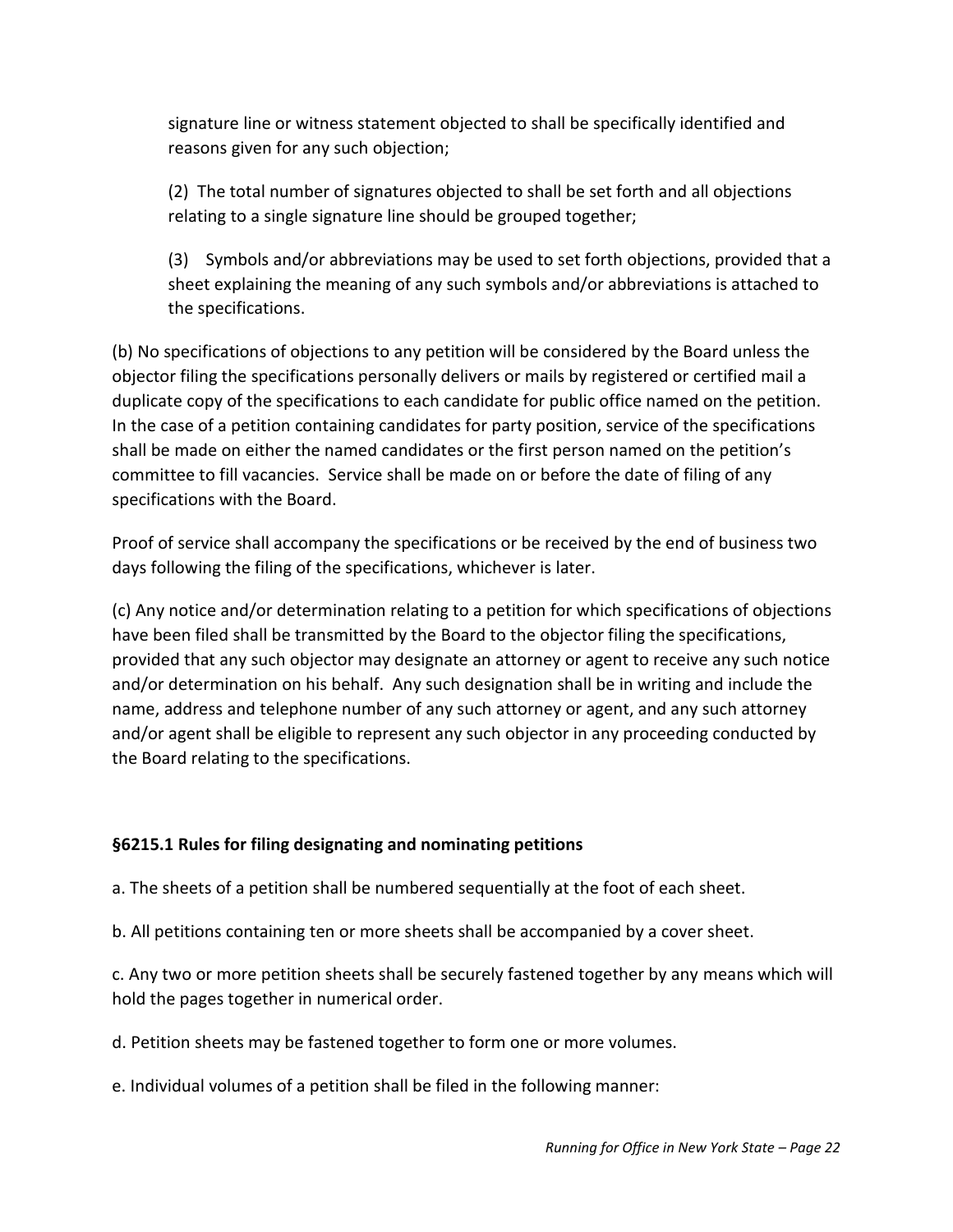(1) With respect to petitions which are filed with the Board of Elections in the City of New York, or petitions which are filed with other boards of elections containing candidates for more than one public or party office which are not coterminous, each volume of each petition shall bear an identification number, to be obtained in accordance with Section 6215.3, infra. The assigned identification number shall be inscribed on the front of the volume. If an identification number has not been inscribed by the person or persons filing the petition, and the petition consists of multiple volumes, then each volume of the petition shall be separately numbered on the front thereof. Only one identification number may be used to identify a petition volume.

(2) Any Board of Elections outside the City of New York may adopt a petition filing system for all petitions utilizing identification numbers as provided for in Section 6215.3. The Board may adopt such system through the approval of a rule at least two months prior to the first day to circulate petitions. The rule shall be filed at the county board of elections and the State Board of Elections.

(3) With respect to all other petitions which contain ten or more sheets, each volume of the petition shall have a cover sheet secured to the front of such volume.

## <span id="page-22-0"></span>**§6215.2 Cover Sheets**

(a) A cover sheet shall contain the following information:

(1) The office and district number (where appropriate) for which each designation and nomination is being made, the name and residence address of each candidate, and the number of volumes comprising the petition. The names and addresses of candidates for the county committee may be set forth, by assembly district (or, in the City of New York, by election district) on a schedule to be annexed to the cover sheet. Cover sheets for the positions of county committee in the City of New York shall include, in addition to such schedule a list by election district of the identification numbers (if known) or the volume number, and page number where such signatures appear for each election district.

(2) An identification of the volumes comprising the petition. When multiple volumes are filed pursuant to section  $6215.1(e)(1)$  or (2) of this Part, a single cover sheet may be filed with volumes identified by listing the identification number of each volume either individually or cumulatively, and the total number of volumes in the petition. With respect to all other petitions filed in multiple volumes, each volume shall have a cover sheet which shall indicate the volume number; such volumes shall be numbered sequentially and the cover sheet from the first volume shall set forth the total number of volumes comprising petition.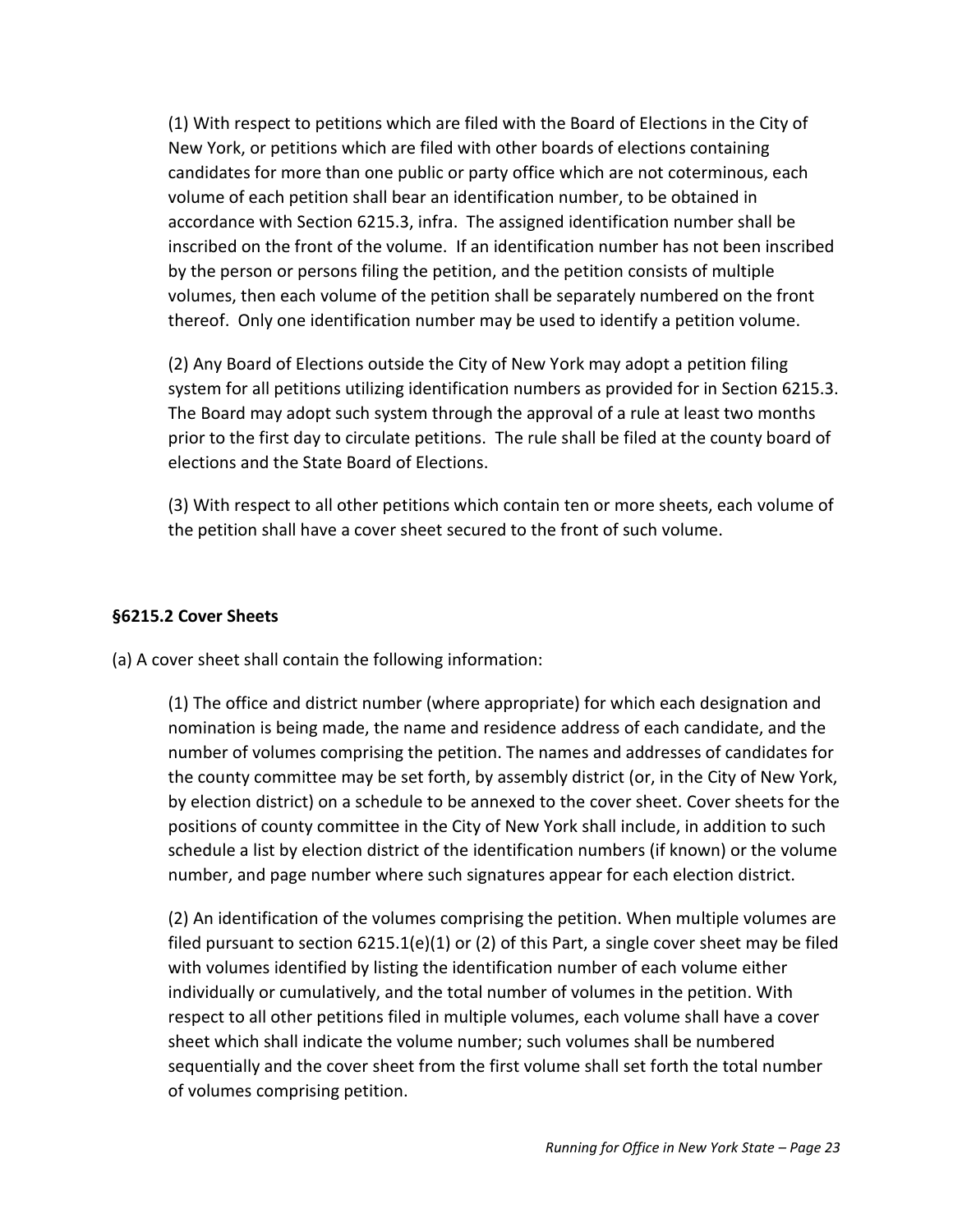(3) A statement that the petition contains the number, or in excess of the number, of valid signatures, required by the Election Law.

(4) A place for the optional designation of a contact person other than the candidate(s) to be notified to correct noncompliance with these regulations.

(5) Where a designating or independent nominating petition involves the Office of Governor, Lieutenant Governor, Attorney General, State Comptroller, Member of the State Senate or Member of the State Assembly, the cover sheet shall contain a place for the optional designation of the official campaign website address information for posting on the State Board of Elections' website pursuant to Election Law section 4–123. Any board of elections receiving such cover sheet or a separate written notification pursuant to section 6215.9(b) of this Part, other than the State Board of Elections, shall transmit a copy of such cover sheet or separate written notification to the State Board of Elections within three business days of its filing and such website addresses shall be posted by the State board on its website as soon as practicable.

(b) Cover sheets shall be substantially in the form set forth in section 6215.8, infra.

(c) Where a designating petition involves an office to be filled by the voters of the entire state, the petition shall be accompanied by a schedule which sets forth the volume and page number of each sheet on which signatures appear of at least 100 or 5 percentum, whichever is less, of properly enrolled voters in each of at least one-half of the congressional districts of the state.

(d) Where a nominating petition involves an office to be filled by the voters of the entire state, the petition shall be accompanied by a schedule which sets forth the volume and page number of each sheet on which signatures appear of at least 500 or 1 percentum of enrolled voters from each of one-half of the congressional districts.

## <span id="page-23-0"></span>**§6215.3 Identification Numbers, application, distribution and utilization**

(a) Identification numbers shall be issued by the State and County Boards of Elections, without charge, for the purpose of identifying petition volumes.

(b) The State Board shall assign a series of identification codes to each County Board.

(c) Any person or persons, individually or jointly, may obtain one or more identification numbers, upon written application, from the Board of Elections. Individuals who do not wish to apply for these numbers in advance will have them assigned to their petitions when they are submitted to the Board of Elections in accordance with section 6215.6 (b) of these rules. Identification numbers may be used only within the calendar year for which issued.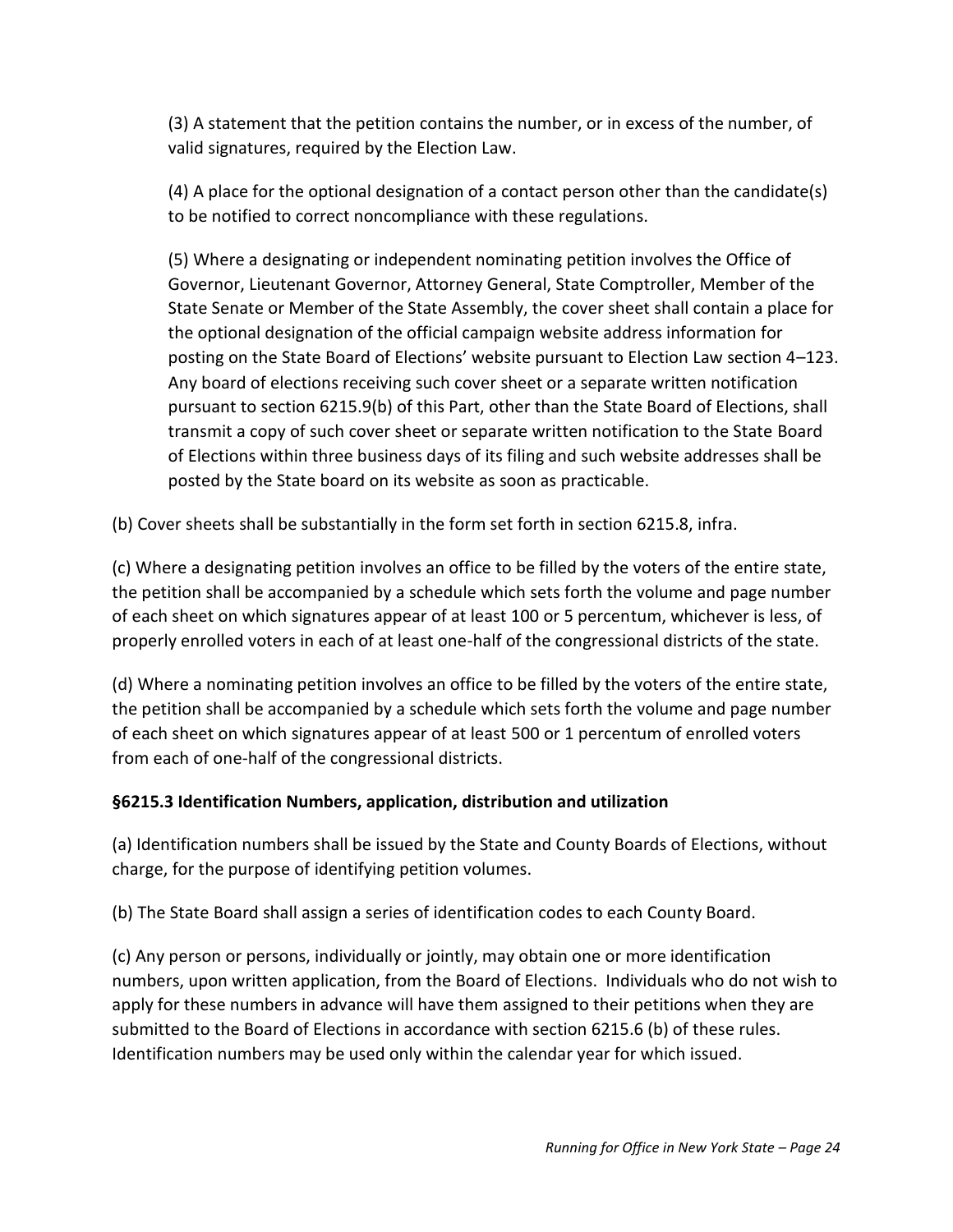(d) The State Board of Elections shall promulgate an identification number application form, which shall be used by any board of elections. The application shall set forth: (1) the name and residence address of each applicant for the identification number; (2) the daytime and evening telephone numbers for such applicant; (3) the type of petition to be filed under the identification number (i.e., Designating, Nominating, Opportunity to Ballot); (4) the date of the election; (5) the Name of the Party or Independent Body; and (6) the number of identification numbers requested. Each application shall be signed by each applicant and shall be dated.

(e) Upon receipt of an application for an identification number, the Board shall forthwith issue the quantity of identification numbers requested, inscribe such numbers on the original application, and record the numbers issued with the name and address of the applicant in a book which shall be available for public inspection. In the event that an application is filed by multiple applicants, the Board shall record in the book only the name and address of the firstnamed applicant.

(f) An assigned identification number may be used for the filing of petition sheets only by the person to whom the identification number was issued. In the case of multiple applicants the identification number may be used by any of the applicants.

## <span id="page-24-0"></span>**§6215.4 Multiple Candidates Named on a Petition**

(a) All the signatures appearing in a petition volume shall apply to all candidates named in that volume, unless the cover sheet specifies otherwise.

(b) In the event that the same candidates do not appear on each and every sheet of the petition, then the cover sheet shall indicate which signatures apply to which candidate, by indicating the name of the candidate, the identification number or the volume number, and the page number of the applicable signatures. Signatures on such pages may be identified by specified numerical ranges (e.g., pages 1 through 15, pages 15-45).

## <span id="page-24-1"></span>**§6215.5 Filing of petitions**

(a) Neither the application for, nor the issuance of, an identification number constitutes filing of a petition.

(b) Petitions shall be filed with the applicable Board of Elections as set forth in the Election Law. The officer or Board shall endorse the day, hour and minute of receipt on such petitions. Such officer or Board shall keep a book, which shall be open to public inspection, in which shall be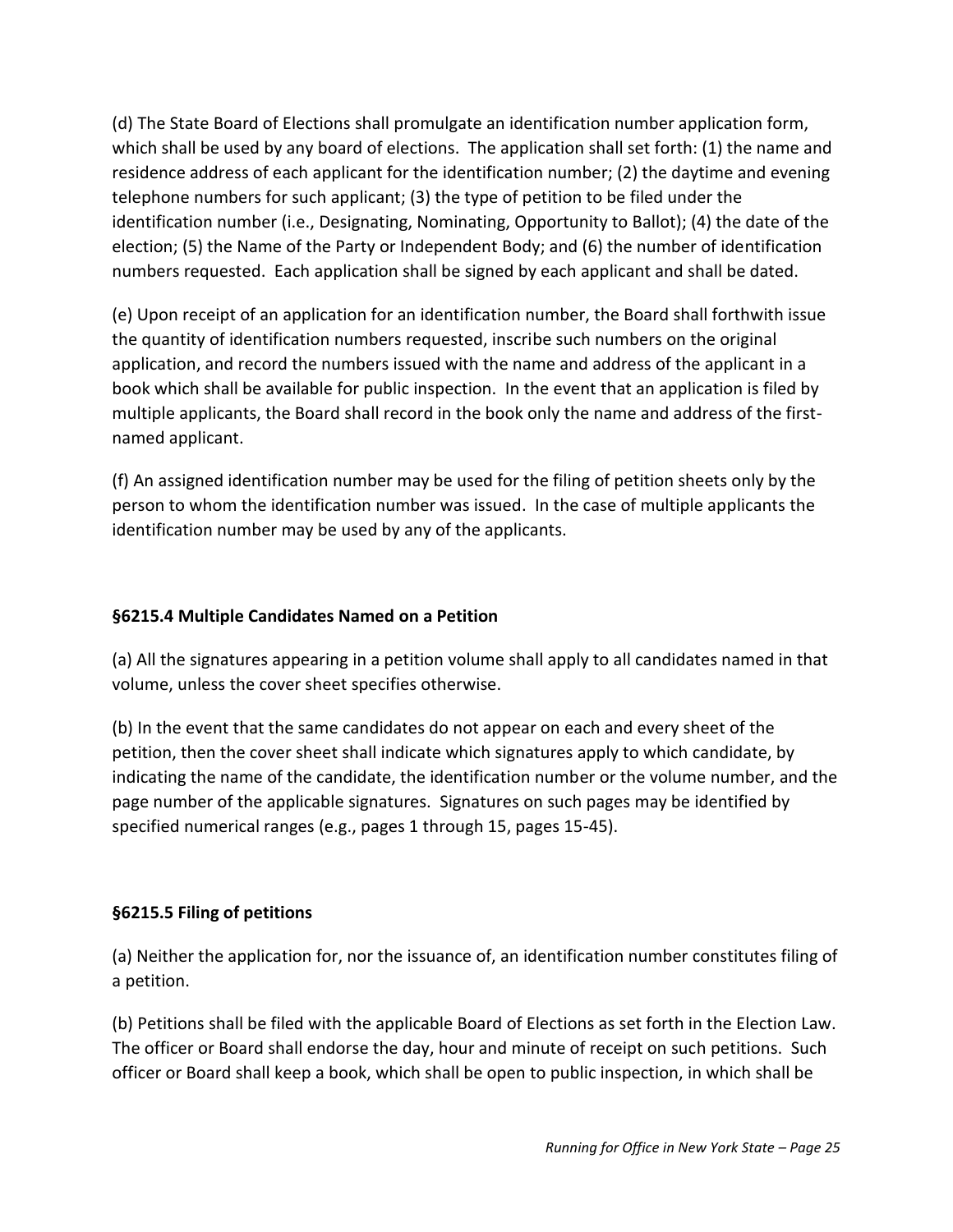entered the name of the candidate, and volume or identification numbers of the petitions which have been filed and the time of their filing.

## <span id="page-25-0"></span>**§6215.6 Construction of rules; substantial compliance**

(a) Except as specifically set forth herein, these rules shall be liberally construed and technical defects shall be disregarded where there has been substantial compliance and where a strict construction is not required for the prevention of fraud.

(b) The failure to obtain an identification number or inscribe an identification number on one or more petitions or petition volumes shall not render any such petition or petition volume invalid. The officer or Board receiving such petition or petition volume shall assign identification numbers to such petition or petition volumes, shall inscribe the identification number upon the petition or volume, and shall record the identification number of such petition or volume. In such instances, the person or persons submitting the petition or petition volume for filing shall be deemed to be the applicant for the identification number, or in the event the persons submitting the petition or petition volume, cannot be identified, the candidates named on the petition or petition volume shall be deemed to be the applicant or applicants.

## <span id="page-25-1"></span>**§6215.7 Determinations; cures pursuant to Section 6-134(2) of the Election Law**

(a) Within two (2) business days of the receipt of the petition, the Board with whom such petition was filed shall review the petition to determine whether the petition complies with the cover sheet and binding requirements of these regulations. Such review shall be limited to matters apparent on the face of the documents. Such review, and such determination, shall be without prejudice to the determination by the Board of objections and specifications of objections filed pursuant to the provisions of the Election Law.

(b) In the event that, upon the review conducted pursuant to paragraph (a) above, the Board determines that a petition does not comply with these regulations, the Board shall forthwith notify the candidate or candidates named on the petition of its determination and the reasons therefore.

(c) Notification of a determination of noncompliance shall be given by written notice by depositing such notice on the day of such determination with an overnight delivery service, for overnight delivery, on the next business day, or by personal delivery by the day after the determination to the candidate or the contact person, if designated, at the address stated on the petition. Notification shall be given by overnight delivery or personal delivery only, unless the candidate shall have filed with the Board written authorization, signed by the candidate, for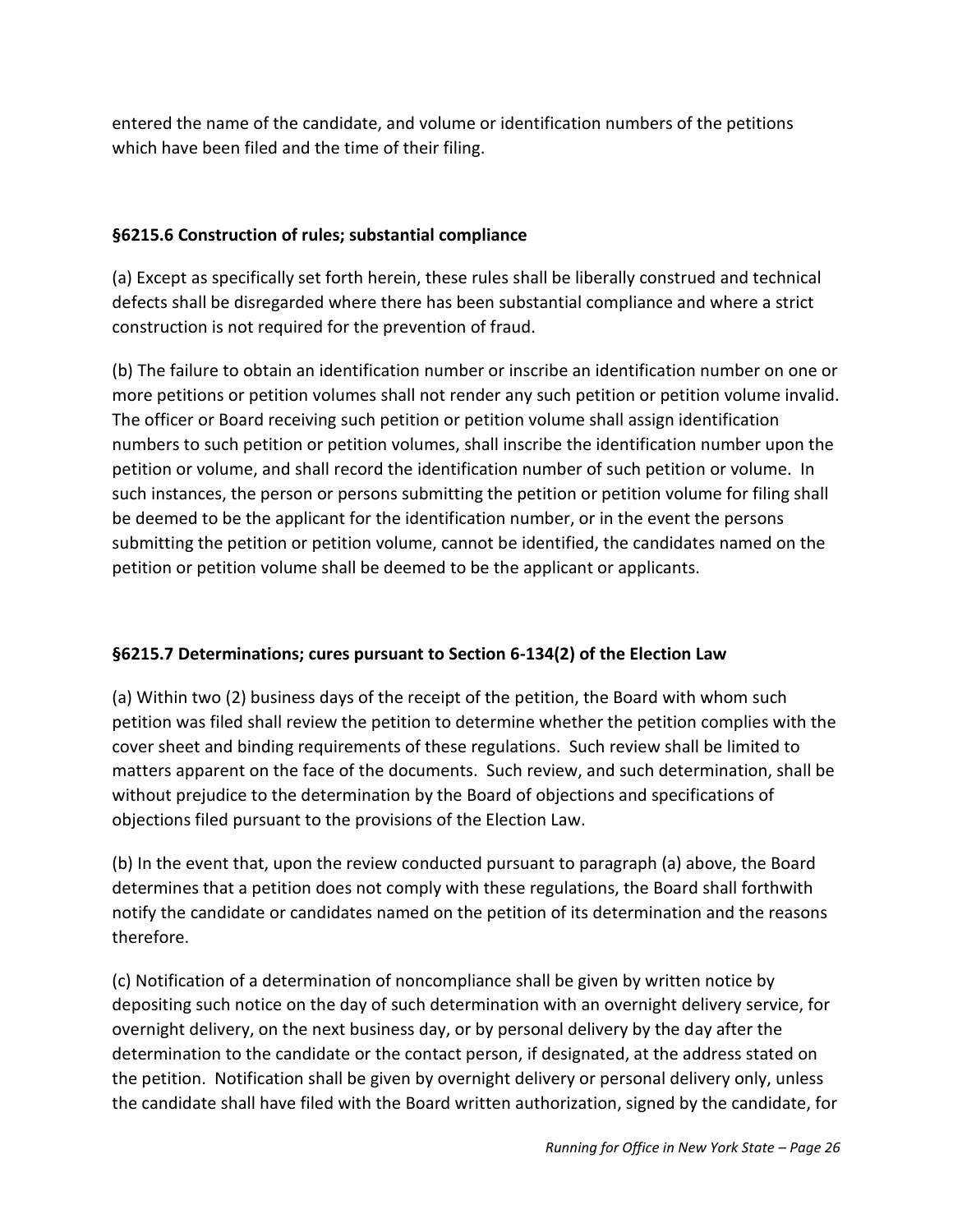the Board to give notification by facsimile transmission. In the event that the candidate shall have authorized notification by facsimile transmission, then the Board shall notify the candidate or the contact person, if designated, by facsimile transmission on the day of the determination to the number set forth by the candidate and shall, in addition, mail a copy of the determination to the candidate.

(d) A candidate may, within three (3) business days of the date of a determination that the petition does not comply with these regulations, cure the violation of these regulations. Cover sheet deficiencies may be corrected by the filing of an amended cover sheet. Such cure or correction must be received by the Board of Elections no later than the third business day following such determination.

(e) If the petition is one for an opportunity to ballot, then the first named person on the committee to receive notices or applicant(s) for the identification number or numbers under which the petition was filed shall be deemed to be the "candidate" for purposes of subparagraphs (b), (c), and (d) above.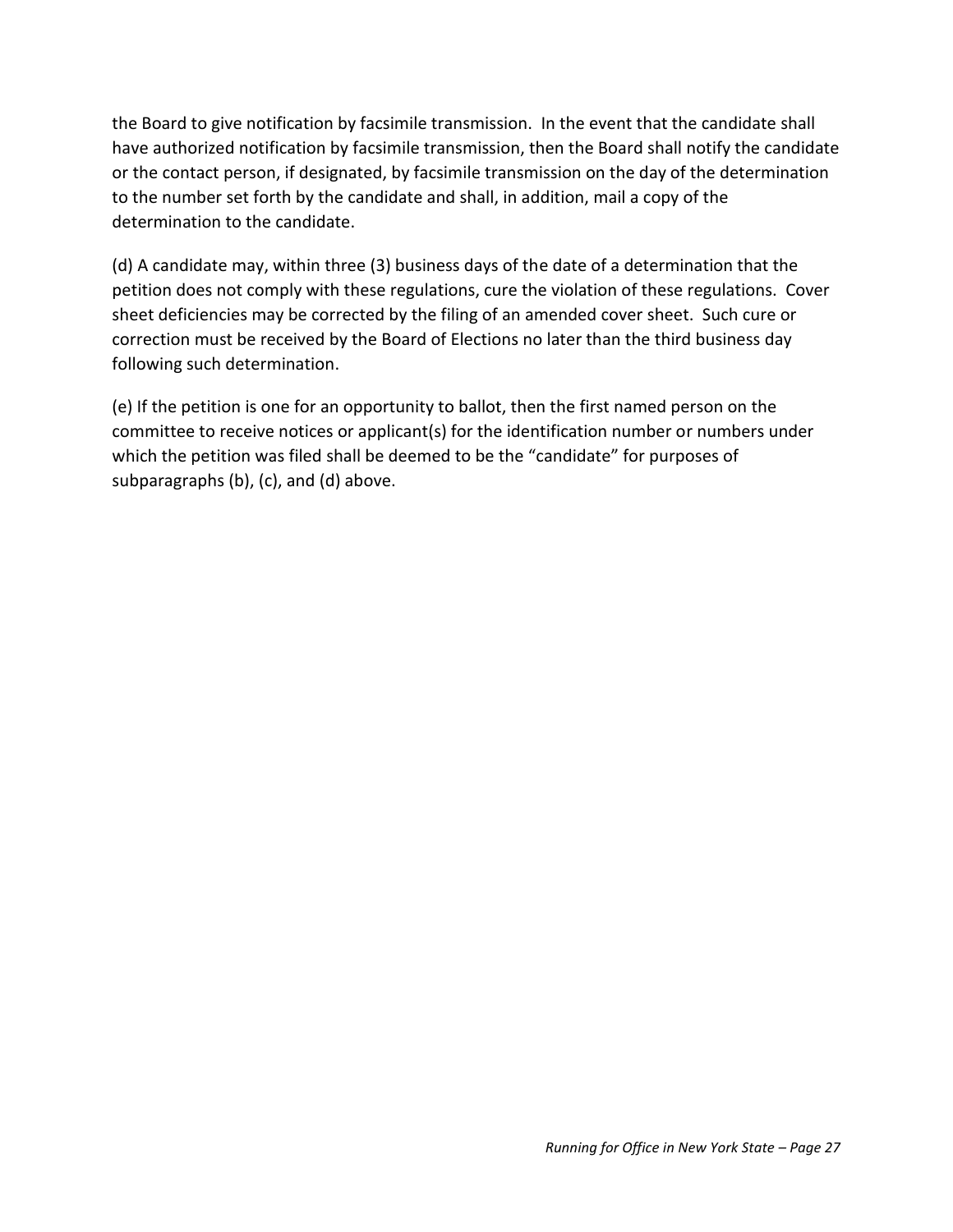## <span id="page-27-0"></span>**Further Provisions**

Please be aware that there may be other requirements which may apply to running for any particular office. These may include but not be limited to:

#### <span id="page-27-1"></span>**Financial Disclosure Requirements**

The New York State Election Law requires candidates and political committees to file statements disclosing information about contributions received and expenditures made in connection with an election.

The forms required to register a committee and to report receipts and disbursements, as well as a comprehensive handbook of instructions, are available at the State Board of Elections and your county Board of Elections.

For more information on financial disclosure requirements, contact the State Board of Elections at 1-800-458-3453 or 518-474-8200, your county board of elections or visit our website at [www.elections.ny.gov.](http://www.elections.ny.gov/)

For New York City offices, please contact the Campaign Finance Board for any additional requirements.

For federal offices, please contact the Federal Election Commission for any additional requirements.

#### <span id="page-27-2"></span>**Hatch Act**

[www.osc.gov](http://www.osc.gov/)

Call 1-800-85 HATCH

#### <span id="page-27-3"></span>**Commission on Judicial Conduct**

[www.scjc.state.ny.us](http://www.scjc.state.ny.us/)

| Call | $(646)$ 386-4800 | $\overline{\phantom{a}}$ | Main Office |
|------|------------------|--------------------------|-------------|
|      | $(518)$ 453-4600 | $\overline{\phantom{a}}$ | Albany      |
|      | (585) 784-4141   | $\overline{\phantom{a}}$ | Rochester   |

#### <span id="page-27-4"></span>**Judicial Campaign Ethics Center**

<http://ww2.nycourts.gov/ip/jcec>

<span id="page-27-5"></span>Call 1-888-600-JCEC